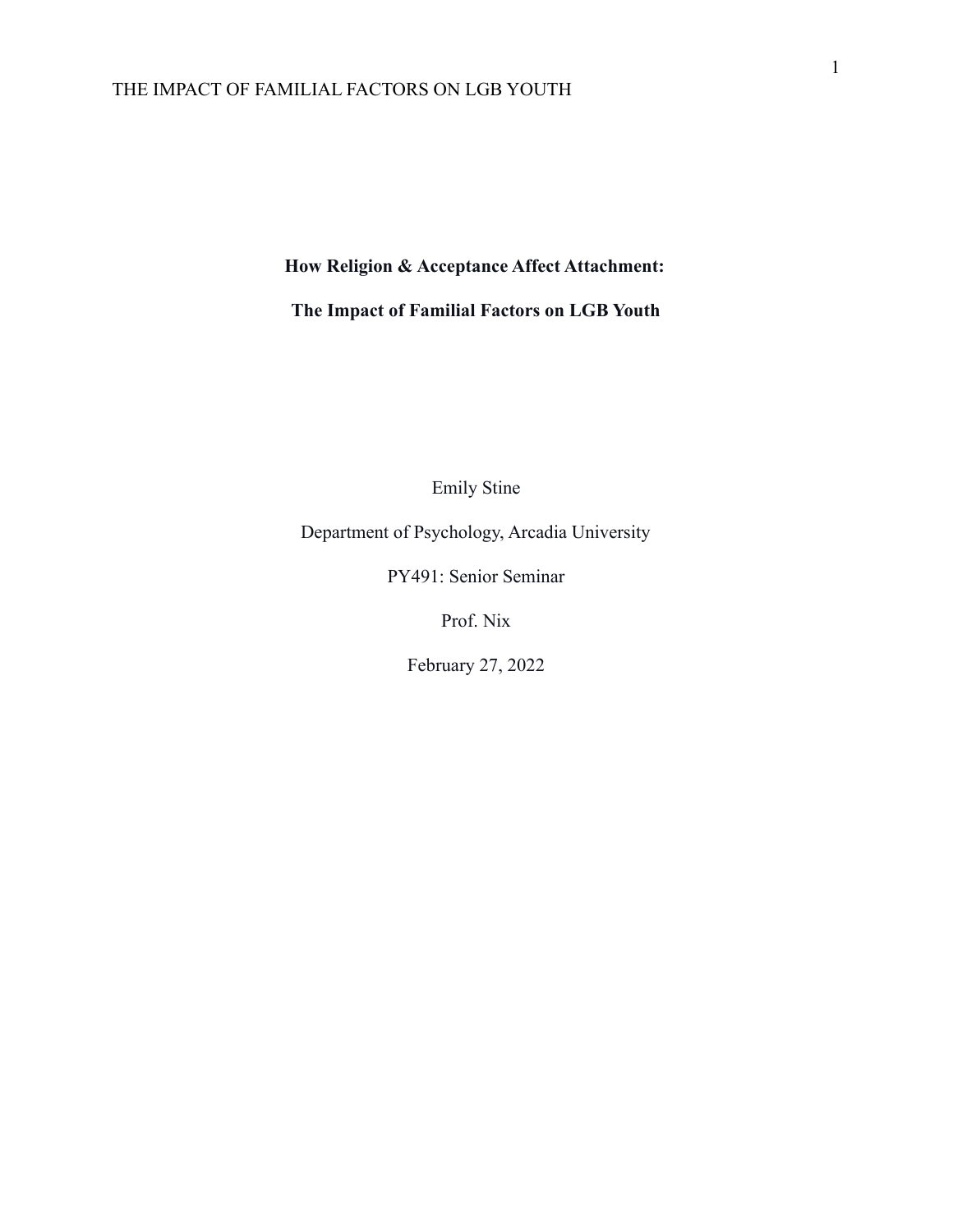#### **Abstract**

Growing up a member of the lesbian, gay, and bisexual (LGB) community comes with its own distinct struggles. Whether it be attempting to integrate an LGB sexual identity with a religious identity, or coming out to friends and family members, there are multiple opportunities for an LGB individual to experience rejection. This rejection, or fear of potential rejection, can detrimentally impact someone's mental health. As LGB identities are becoming more accepted overall, LGB youth tend to come out earlier. As a result, the coming out experience often coincides with a particularly turbulent time in their social and emotional development. One might wonder, "How do familial factors such as religiosity or parental rejection impact an LGB individual, both socially and emotionally?" Within this literature review, the history of security and attachment theory is established as a foundation from which to explore these familial factors. Through this overarching lens of attachment theory, both religiosity and parental acceptance and/or rejection are examined as factors that may impact the attachment style of an LGB individual over time. Research revealed that LGB individuals are more insecurely attached than their heterosexual counterparts, and that acceptance from family of origin (i.e., parents/guardians) is a factor that can accurately predict future mental health outcomes. Gaps in the research regarding transgender and gender non-conforming individuals, as well as future directions, are discussed.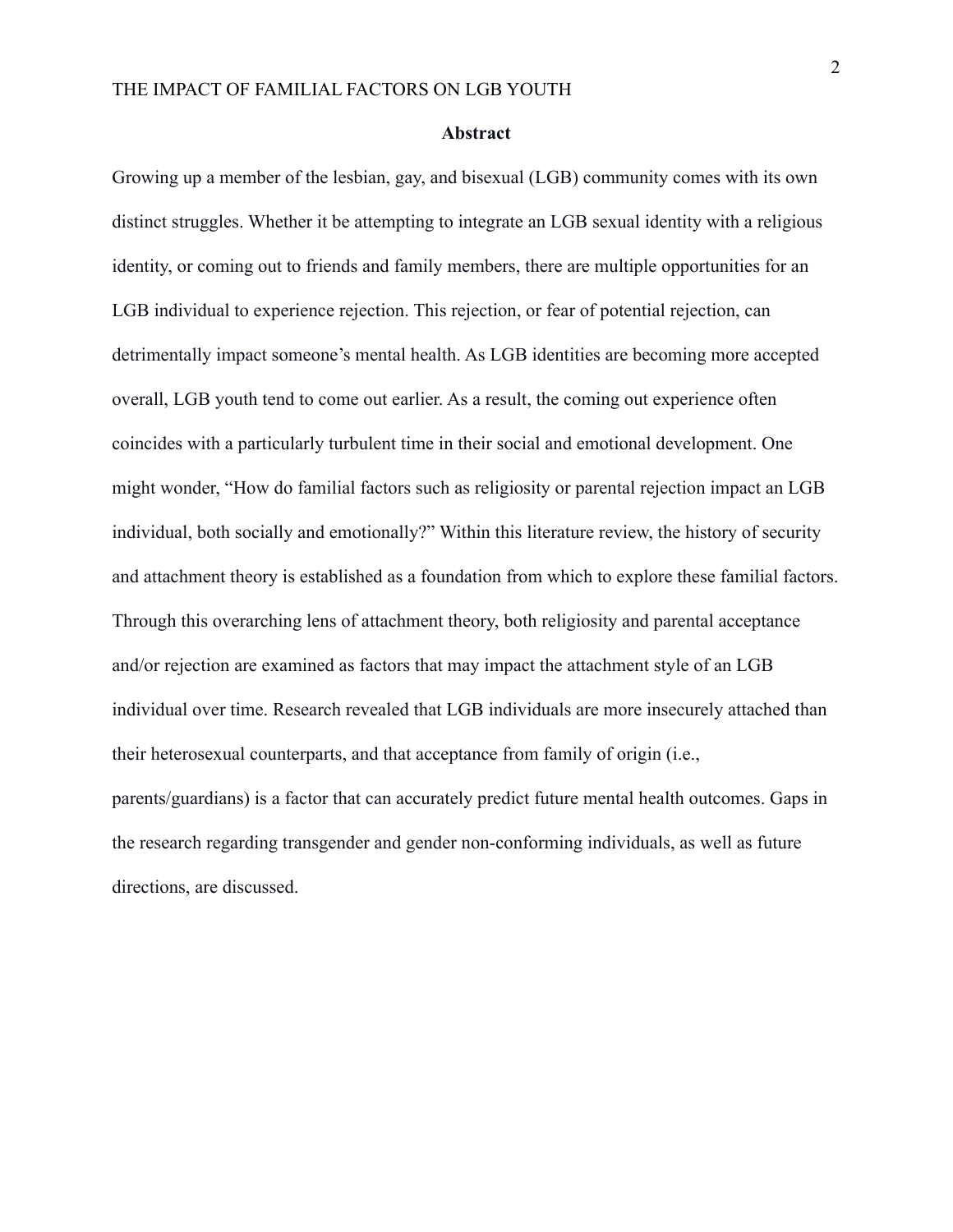#### **How Religion and Acceptance Affect Attachment:**

#### **The Impact of Familial Factors on LGB Youth**

The number of people identifying as lesbian, gay, or bisexual (LGB) has been steadily increasing over the years, with estimates ranging from 5.2 million to 9.5 million adults. People who identify as LGB are a part of the larger LGBTOIA+ community. LGBTOIA+ is an acronym that serves as an umbrella term for several groups of individuals with minority identities relating to their sexual orientation or gender identity/expression. Lesbian, gay, bisexual, transgender, queer, intersex, and asexual all fit under this umbrella term (Johnson et al., 2019; Shelton, 2019). For the purposes of this literature review, the focus is placed on research that has been conducted on LGB individuals.

Among LGB individuals, one event that is fundamental to identity integration is the process of coming out (Rosati et al., 2020). When someone comes out, they are voluntarily disclosing their sexual or gender identity to another. If someone were to disclose the sexual or gender identity of an individual without their expressly given consent, that would be considered being "outed." Outing someone can be extremely detrimental, as it is an invasion and violation of their privacy. Someone who has been outed can feel blindsided and may be forced to disclose a personal part of their identity before they are fully ready to do so (Schwartz, 2014). Being outed could have several negative consequences for an LGB individual, leading to negative impacts on mental health, such as depression and suicide (Conan, 2010). This, and other aspects of LGB identity, can impact both the social and emotional development of an individual.

With the goal of better understanding that development, this literature review will dissect and elaborate on the question of how familial factors, such as parental acceptance and religiosity,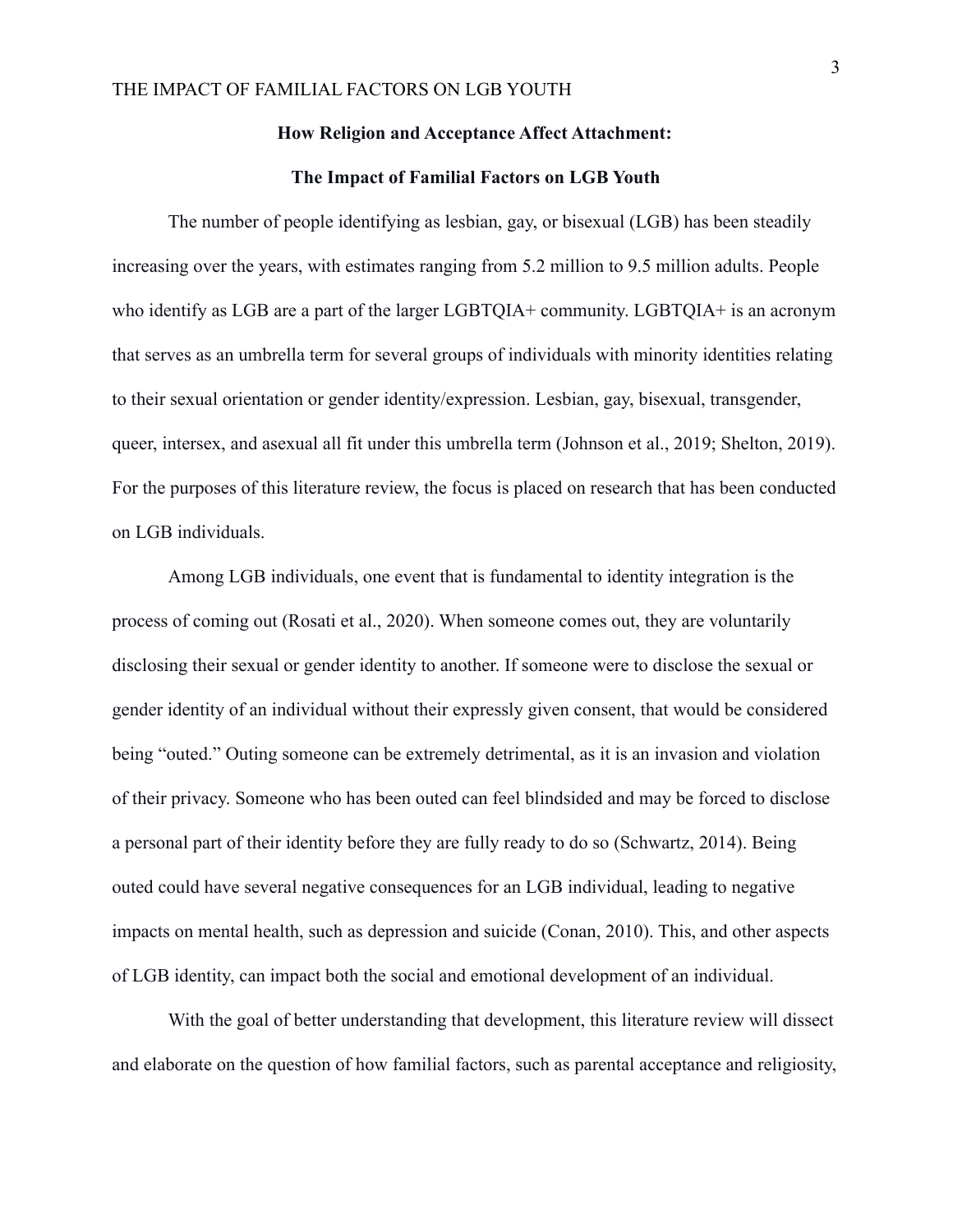impact the social and emotional development of LGB youth. This question will be analyzed through the overarching premise of attachment theory. Could the attachment style of an LGB individual change as they traverse the various stages of development? Does the attachment style of their parent(s)/guardian(s) impact the attachment style of the child themself? Can an LGB child who fears rejection from their parent(s) truly use them as a secure base/attachment figure? How does religion, and coming from a religious family, come into play?

#### **Security Theory & Attachment Theory**

#### **William Blatz**

The foundations of the framework that came to be called attachment theory lie in security theory and the work of William Blatz. According to Blatz, security is important in different spheres of a person's life, including parent-child relations, called familial intimacies (Blatz, 1944). Security, in this case, is defined by Blatz as "the state of consciousness which accompanies a willingness to accept the consequences of one's own decisions and actions;" this sense of security could also be experienced if someone is confident that someone else will accept the consequences for them (Blatz, 1944, p. 164).

Blatz considered the role of a stable mother figure as extremely important during the early years of one's development, especially if one is to have a healthy development. He considered using the mother as a secure base from which a child is supposed to explore as one of the most important ways to reach a state of independent security (van Rosmalen et al., 2016). Blatz concluded that, instead of attempting to measure security on a continuous scale, it would make more sense to identify different categories of security. These categories include independent security and immature, or infantile, dependent security. The goal of Blatz's security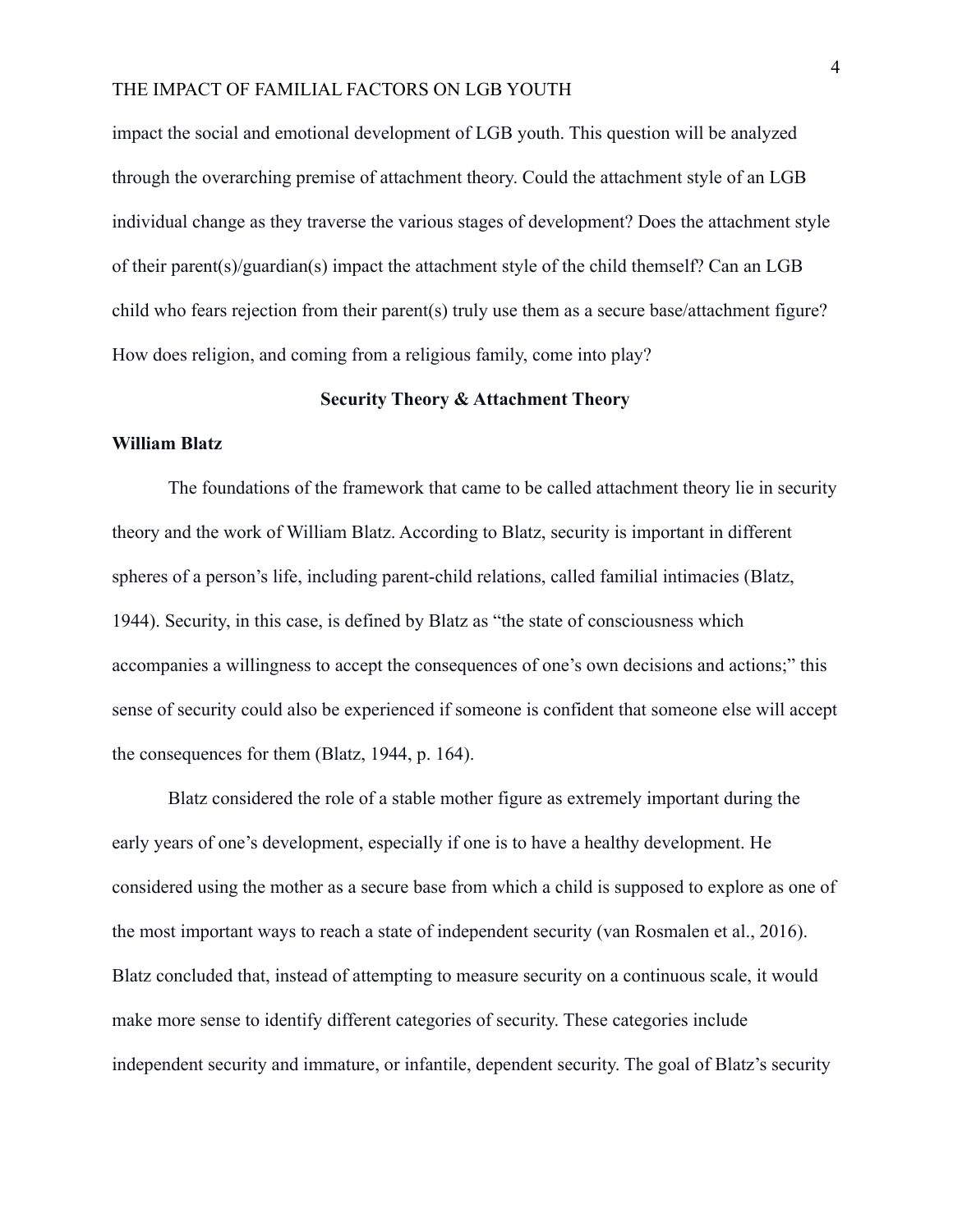theory is to explain how an organism - in this case, a child - must adapt to the changing environment around them (van Rosmalen et al., 2016).

The developmental course of security occurs in a series of steps, or phases. Children start off needing to depend on their parent(s); as they grow and begin to feel certain that their parent(s) are there for them no matter what, their dependence becomes secure. Once their dependence is secure, they will feel comfortable enough to go and explore their environment using the parent as a secure base (van Rosmalen et al., 2016). The child will gain confidence through this exploration, and the continued development of this confidence will ideally result in development towards a state of independent security. Blatz later went on to state that independent security could never be completely achieved. Instead, the highest achievable goal that we could develop towards is a combination of independent security and adult or mature dependent security on friends and/or a partner (van Rosmalen et al., 2016).

#### **Mary Ainsworth**

One psychologist who drew inspiration from the work of Blatz is Mary Ainsworth. Ainsworth began as one of Blatz's students in the early 1930s, and eventually became a close colleague in the 1940s (van Rosmalen et al., 2016). Ainsworth began to lay the foundations for what eventually became attachment theory. The basic theme of attachment theory is that human infants need a consistent nurturing relationship with one or more sensitive caregivers to develop into healthy individuals (van Rosmalen et al., 2015). According to attachment theory, almost all children become attached, but the quality of their attachment relationship differs; it is also implied that insecure attachment may result in developmental problems. To assess attachment, Ainsworth created the Strange Situation Procedure (SSP) (van Rosmalen et al., 2015).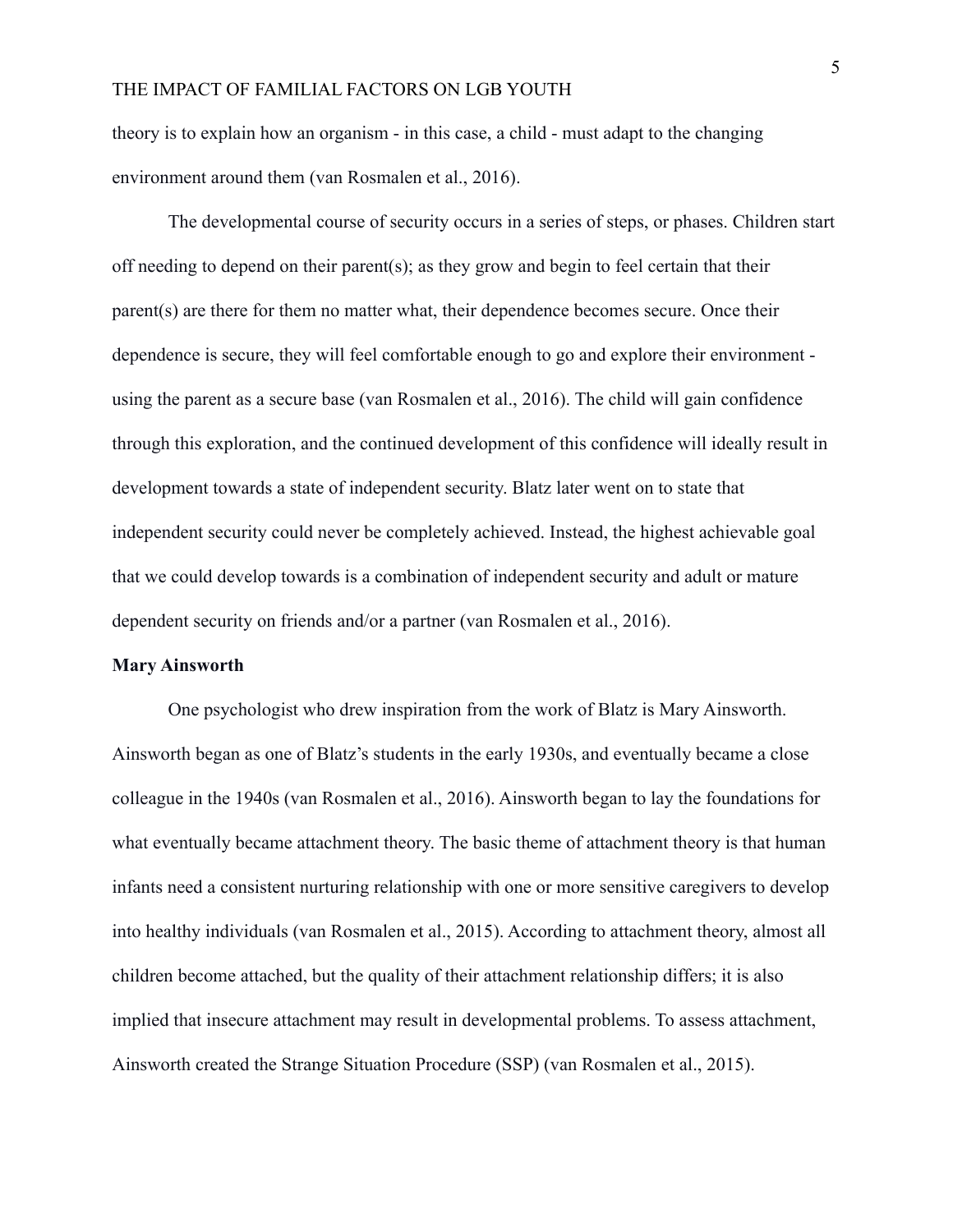Ainsworth developed the SSP to assess and classify attachment security, and it takes place over a series of eight episodes. There are three main components of the SSP: (1) the strange environment, (2) the stranger, and (3) the separation from the caregiver. Across the duration of the procedure, the child is confronted with a strange environment and a strange individual while in the presence of their caregiver. The caregiver leaves the room, leaving the child alone with the strange individual. Over the next few episodes, the caregiver returns to the room, followed by the stranger leaving, eventually ending up with the child completely alone in the strange environment; the stranger then returns to the room, shortly followed by the child's caregiver (van Rosmalen et al., 2015). The components of the SSP create a stressful situation for the child, thereby prompting attachment behavior. Specifically, how the child approaches the caregiver at the reunion and their contact with the caregiver (or lack thereof) makes for how attachment is classified (van Rosmalen et al., 2015). According to Ainsworth, the attachment of an individual could either be classified as insecure-avoidant (A), secure (B), insecure-ambivalent (C), or disorganized (D) (Ainsworth et al., 1978).

Within the context of the SSP, securely attached infants actively seek attention from their mothers and can be consoled by the mother during the reunion episode. Insecure-avoidant, or anxious-avoidant, infants exhibit similar behaviors to that of securely attached infants, up until the point of separation. During the separation episode, the infants do not appear to be affected by their mother's departure, and during the reunion episode, they may protest her return by actively avoiding her. Insecure-ambivalent, or anxious-resistant, infants are distressed during the separation episode and are torn between the desire for proximity to their mother and the resistance to comfort during the reunion episode. Finally, disorganized infants have no standard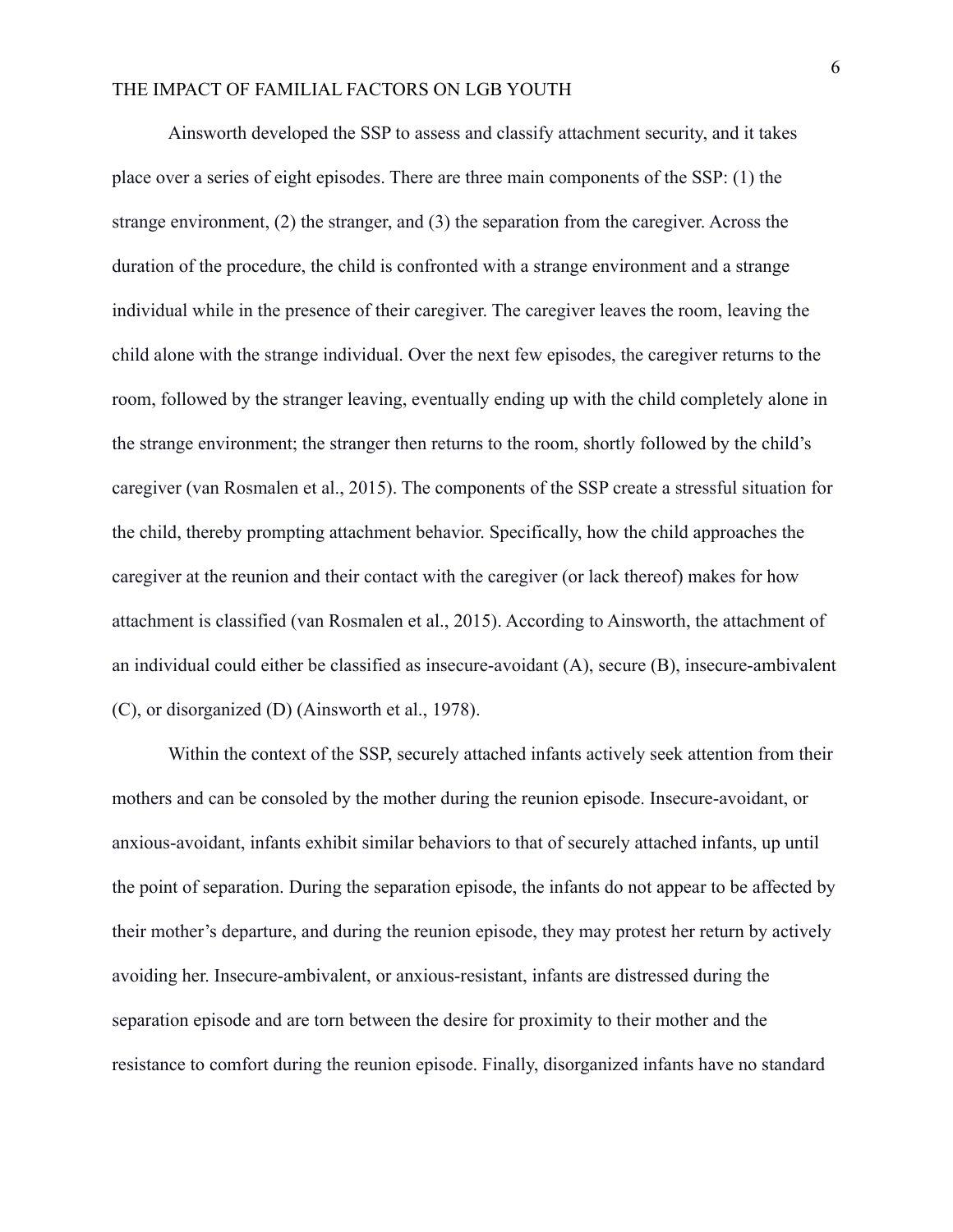responses to the stress of the separation or during the reunion and exhibit unpredictable patterns of behavior (Flaherty & Sadler, 2011).

Ainsworth paid special attention to three aspects of the SSP. First, she wanted to look at how the child would use the mother as a secure base from which to explore their surroundings. Second, she wanted to see the child's response to a stranger, and finally, she wanted to look at the child's response to the mother's departure and return (van Rosmalen et al., 2015). According to Ainsworth, the child's use of their mother as a secure base is one of the most important criteria of a healthy attachment. She hoped that the SSP would provide evidence for the notion that insecurely attached children would show high levels of anxiety in a minor separation situation, while securely attached children would not demonstrate this anxiety. This procedure, while fundamental to the development of attachment theory, is rooted in Blatz's security theory (van Rosmalen et al., 2015).

#### **John Bowlby**

John Bowlby began his work in the 1930s, and his experiences with two young children at a school he worked at set the course of his career. One of the children was isolated and affectionless who had been expelled from his previous school for theft and lacked a stable mother figure, while the other was a child who was anxious and followed Bowlby around like a shadow (Bretherton, 1992). These experiences inspired Bowlby to go into child psychiatry, specifically focusing on development. Informed by his early work, Bowlby concluded that, to grow up mentally healthy, a young child should experience a warm, intimate, and continuous relationship with their mother (or parent/guardian) in which both parties find satisfaction and enjoyment (Bretherton, 1992).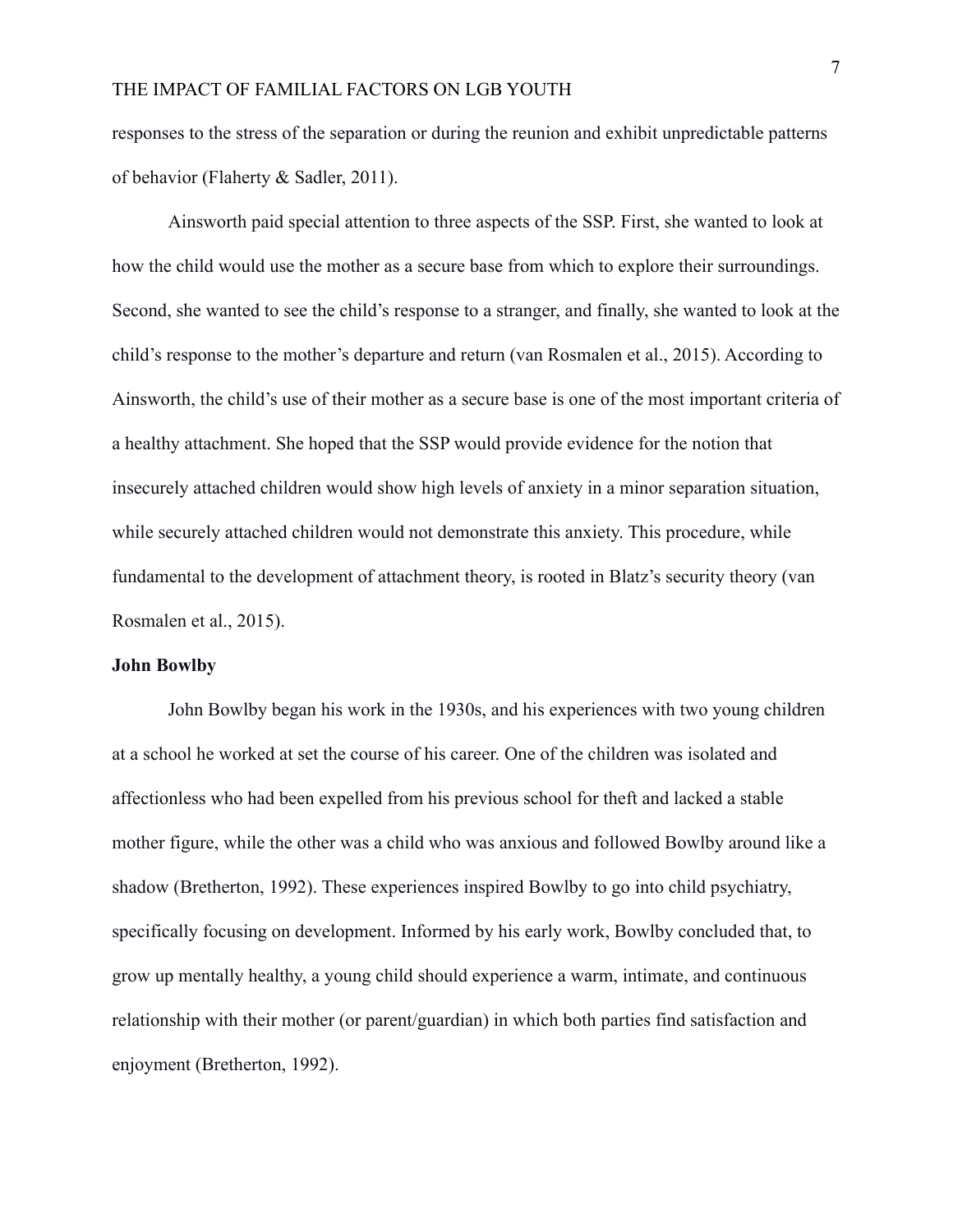Bowlby focused on infants and young children and their responses to separation from their mothers. He had identified three phases of separation response: (1) protest, which is related to separation anxiety, (2) despair, relating to grief and mourning, and (3) denial or detachment, relating to defense mechanisms (Bretherton, 1992). Bowlby claimed that infants and children experience separation anxiety when a situation activates both escape and attachment behavior but an attachment figure (the parent/guardian) is not available. In his view, excessive separation anxiety is due to adverse family experiences, such as repeated threats of abandonment or rejection by the parent(s)/guardian(s) (Bretherton, 1992).

Based on this, one could wonder if the coming out experience, or fear of coming out to one's family, could be a possible source of "separation anxiety," in a sense. Could this intense fear of possible rejection be a form of attachment-related anxiety, placing a strain on the child's ability to use their parent(s) as a secure base? Using this established background in attachment theory, this literature review will be analyzing aspects of familial factors - such as acceptance and religiosity - within this context in order to attempt to establish how the queer experience may impact the overall attachment of LGB youth. We will first begin with the aspect of acceptance (or rejection) from family of origin.

#### **Parental Acceptance, Rejection, & Impacts on Mental Health**

### **Acceptance/Rejection from Family of Origin**

Despite an increase in overall acceptance of LGB individuals over time, in 2015 an alarming 39% of Americans still reported that they would be upset if they were to find out that their child is gay or lesbian (Kibrik et al., 2019). Along with this finding, a relationship has been discovered between parental support, parental rejection, and mental health outcomes. Parental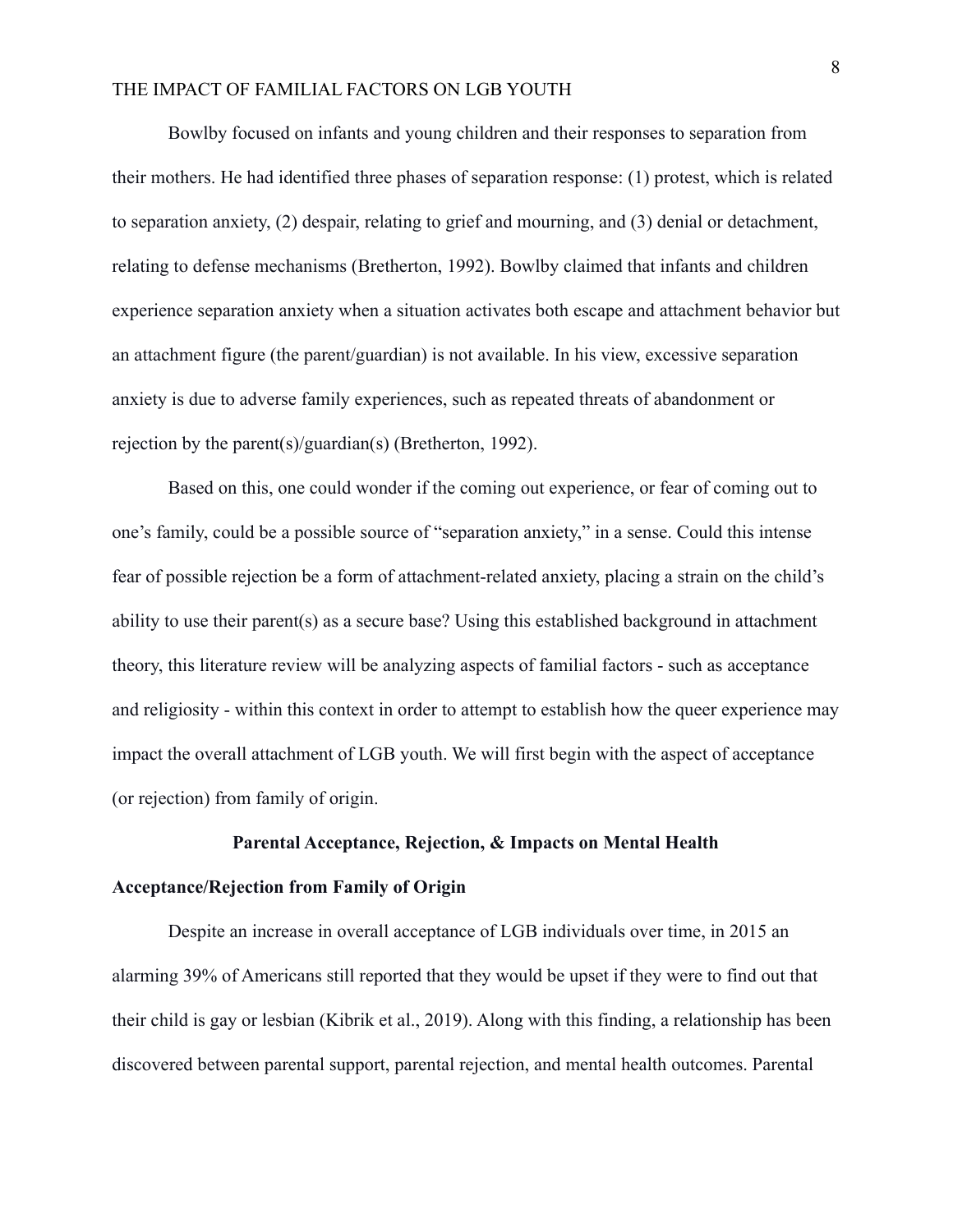support has been negatively associated with fear of disclosing sexual orientation and with suicidal ideation, while parental rejection has been positively associated with internalized homophobia and psychological distress. Those who have supportive parents are less likely to be afraid of disclosing their sexual orientation and less likely to have suicidal ideations, while those who have rejecting parents are more likely to experience internalized homophobia and psychological distress. Perceived sexual orientation-specific parental rejection during adolescence has been associated with higher levels of depressive symptoms and suicidal ideation during young adulthood (Kibrik et al., 2019).

LGB adolescents are influenced by family processes in the same ways that all adolescents experience. However, there are also unique family experiences related to their sexual and gender identities, such as coming out, that may have positive or negative effects on their health and well-being (Kibrik et al., 2019). The expectations of stressful life events such as coming out may lead to the internalization of negative social attitudes - such as internalized homophobia - and the concealment of one's sexual orientation, leading to possible future mental health concerns (Cook & Calebs, 2016). This can be evaluated through a concept called the minority stress model. The minority stress model is a framework that states sexual minority individuals face unique and hostile stressors related to their sexual minority identity. According to the minority stress model, discriminatory events will only increase the expectation that similar events will occur in the future (Johnson et al., 2019).

When it comes to parental acceptance of a child, the level of acceptance may change depending on multiple factors. For example, parental acceptance may be influenced not only by the stage of life that the child is in (i.e. early childhood, puberty) but also by the amount of time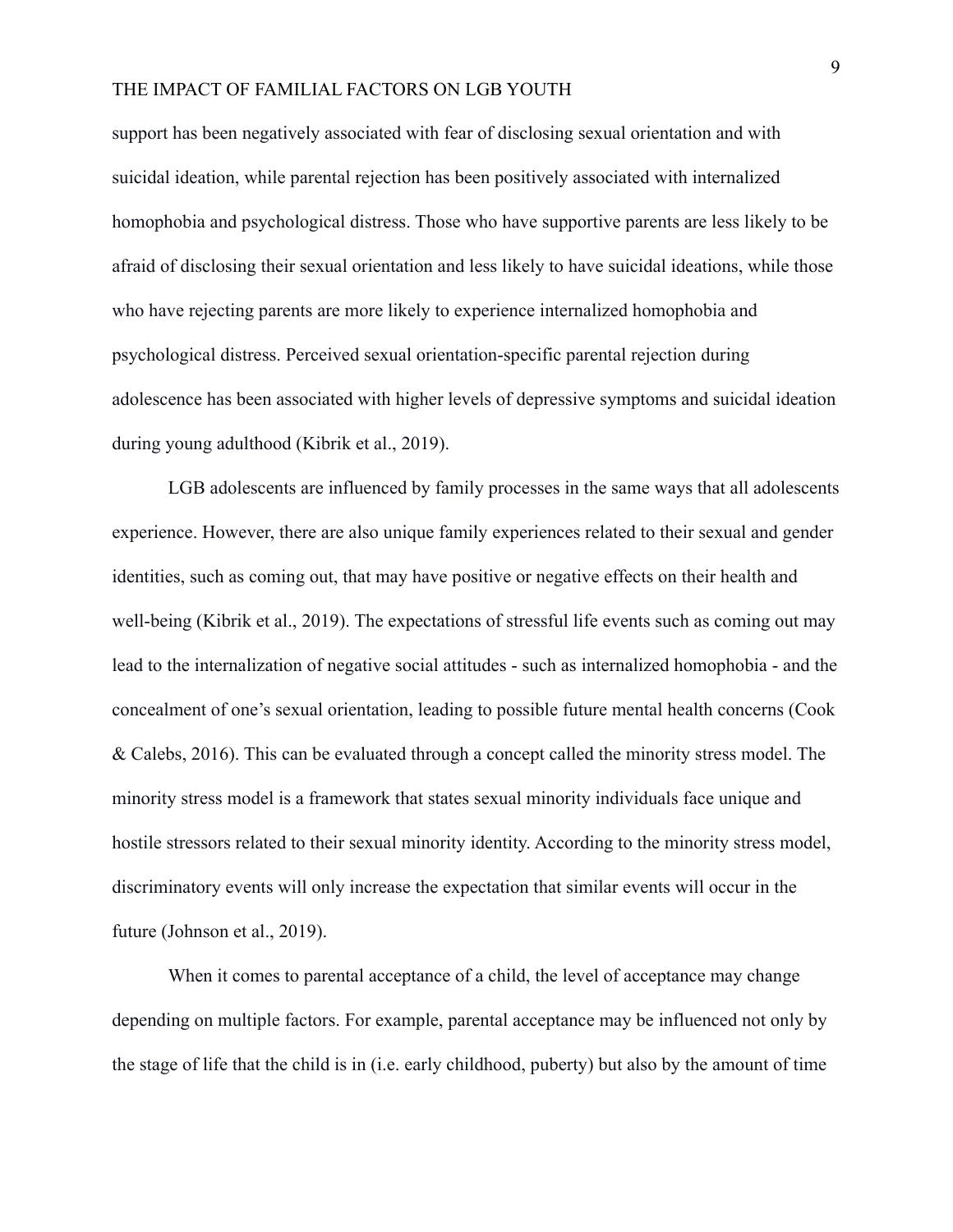that the parent(s) has known that their child is LGB (Rosenkrantz, 2018). In today's day and age, LGB individuals tend to come out earlier in life than they have previously. Since 2000, the average age of coming out has shifted from 16 to around 14 years old. This has led to the coming out process often occurring during a developmental period that is characterized by strong peer influence and opinion, leading to the increased likelihood of facing peer victimization when they do come out (Russel et al., 2016). We now live in a time where it is overall more socially acceptable to identify as LGB, but this then leads to adolescents coming out during an already turbulent time in their development.

Oftentimes, parents may be simply unaware of the negative impacts that their rejecting behaviors have on their children - including behaviors that may even be well-intentioned. For example, some parents may encourage their gender-nonconforming children to act more gender-typical to protect them from potential harm. While the intentions behind this behavior have what the parent(s) believe to be the child's best interest at heart, they can be detrimental. This is an example of psychological control - attempts to coerce a child into thinking, feeling, or behaving in a certain way. Psychological control can be exhibited through invalidation of an LGB child's identity and is positively correlated with psychological symptoms (Bebes et al., 2015). While this behavior is well-intentioned on the part of the parent, it is portrayed to the child as a dismissal of their identity. Behaviors like this may compound on each other, leading to the youth feeling more and more rejected by their parents.

# **Mediation From Chosen/Found Families**

Youth with highly rejecting families are often forced to leave their homes, leading to the overrepresentation of LGB individuals in the homeless youth population (Newcomb et al., 2019).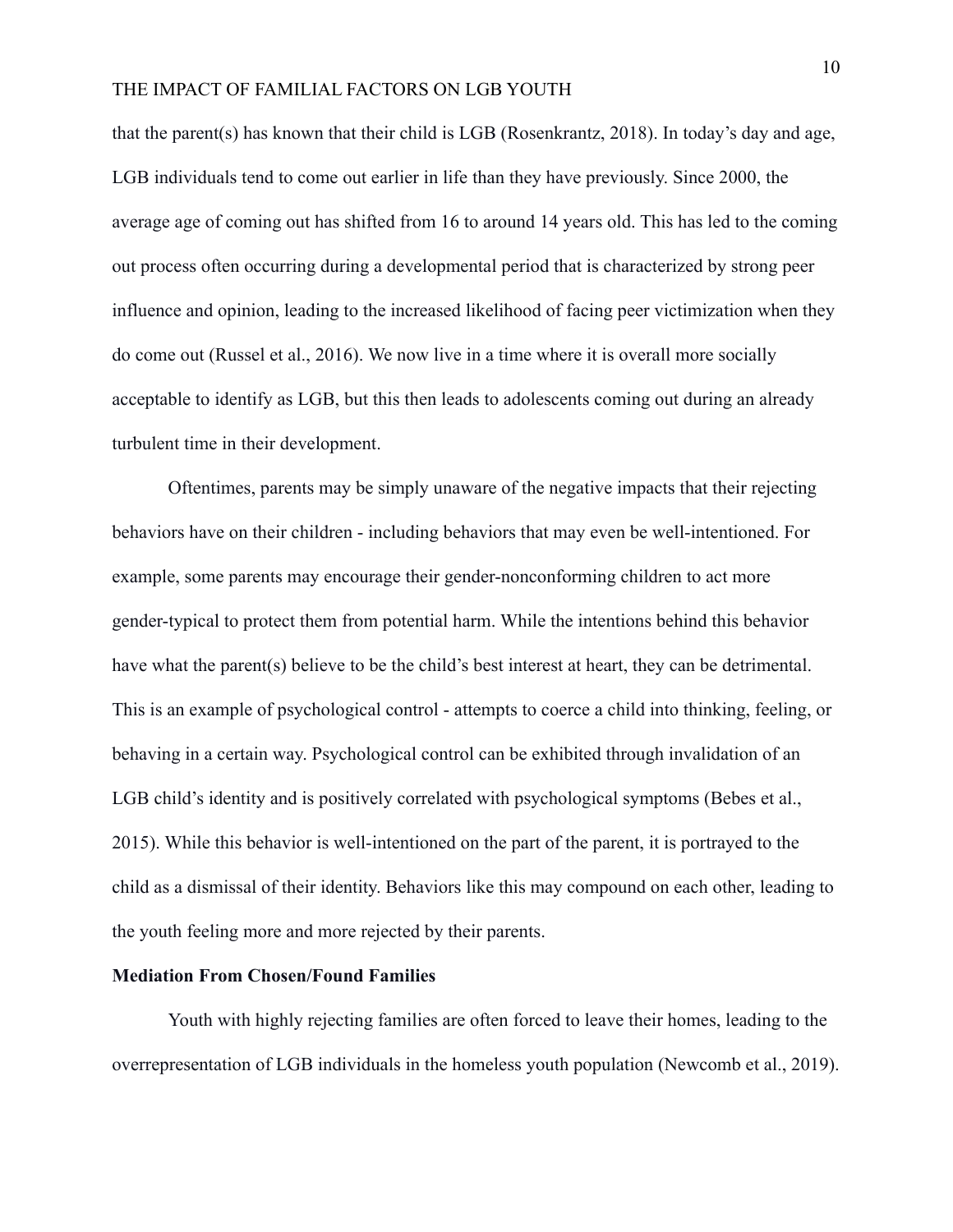In this case, an LGB individual may seek to find alternative sources of acceptance. One such source of acceptance could be found through a chosen or found family - a group of people composed of individuals outside the biological family unit with whom LGB people develop close, supportive relationships as attempted replacements for their families of origin (Milton & Knutson, 2021). These chosen families can be composed of many different types of individuals and may help to fill the void left behind by a rejecting biological family.

One might think that, having built a chosen family of individuals who share a similar identity to you, you would be able to mitigate the negative effects of rejection by the family of origin. However, that may not necessarily be the case. Chosen family support has been negatively related to psychological distress, but positively related to well-being. This suggests that building a supportive chosen family may be helpful for those in the LGB community (Cassidy, 2020). However, research looking at the impacts of family of origin compared to chosen family found that family of origin is the only significant predictor of depression levels (Milton & Knutson, 2021). Even if someone who has been rejected by their family of origin builds a supportive chosen family, they may still experience harmful impacts from the rejection of their families of origin (Cassidy, 2020).

#### **Familial Religiosity & How It Impacts Acceptance**

Religiosity is defined as the degree to which an individual holds religious beliefs, worldviews, and enacts them in their day-to-day life; it consists of both external signs of religiosity, such as attending worship services, and private methods of religiosity, such as private prayer (Macbeth et al., 2021). In most cases, religion becomes a family affair - if your parents are religious, then you are born into their religion. Research has shown that religious people tend to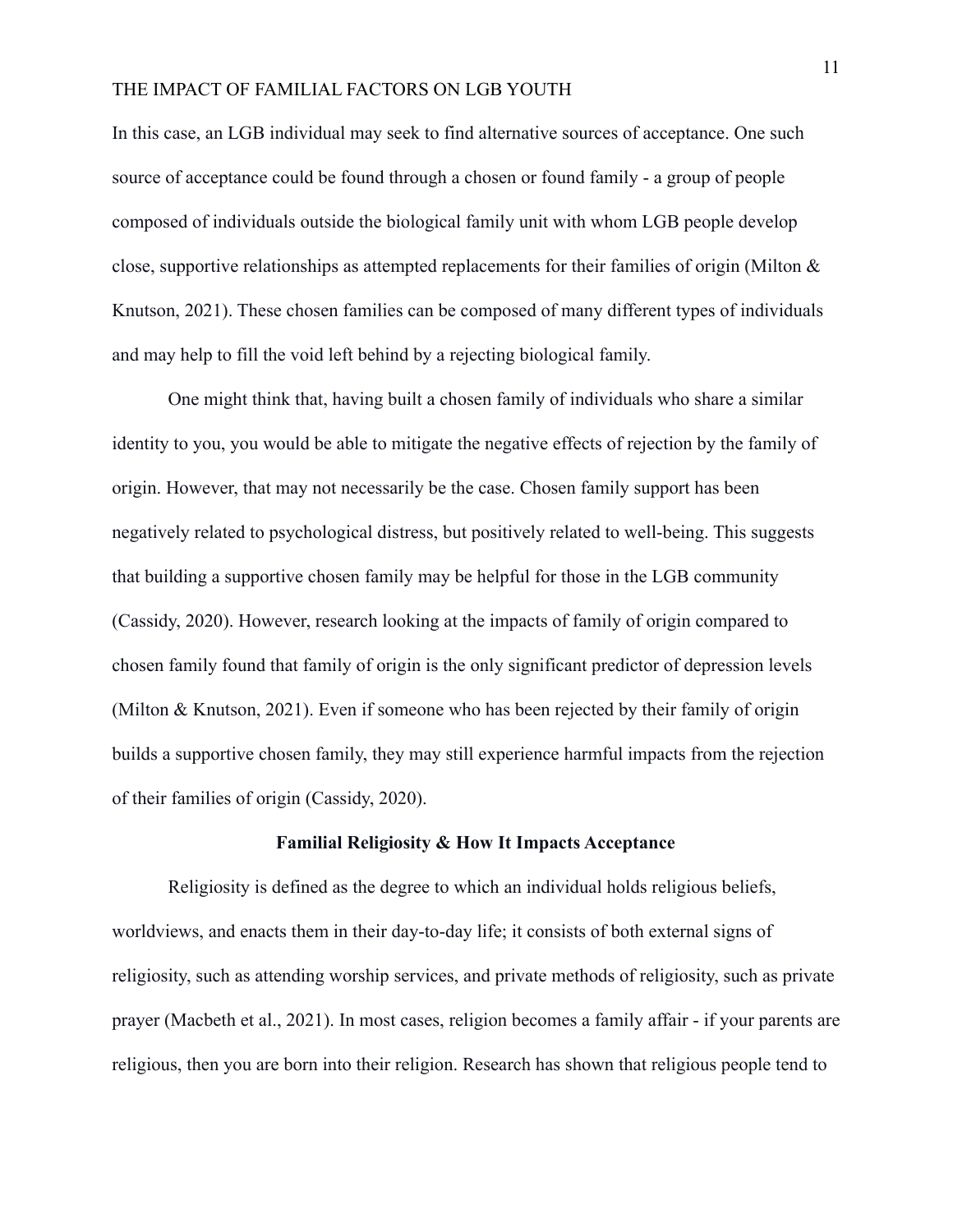be happier compared to their nonreligious counterparts, but this is not the case for many LGB individuals. In comparison to their heterosexual counterparts, LGB individuals who were raised in a religious context report more suicidal thoughts and attempts, as well as increased rates of depression, alcohol use, and substance use (Macbeth et al., 2021). While religion can be a positive influence on some, it seems to be that for LGB individuals, it has the opposite effects. This may be due to the stigma that surrounds being a member of the LGBTQIA+ community within a religious context. Previous research has shown that fundamentalist religious teachings such as the teaching that homosexuality is inherently sinful - can create a stigmatizing household environment in which many LGB individuals have to grow up (Sherkat, 2002).

Even if the child themself does not identify as religious, growing up in a religious family can be enough to negatively impact the child. Research has shown that there is a positive relationship between perceived parental religiosity, perceived familial stigma, depression, and drug use. The perceived familial stigma of sexuality fully mediates the link between perceived parental religiosity and both depression and cannabis use. Essentially, the more religious an LGB individual perceives their family to be, the more they would perceive their family to have a stigma against non-heterosexual sexualities. This increased perception of familial stigma would then lead to an increase in depression and cannabis use (Macbeth et al., 2021). This fear of stigma is well-founded, as research has shown that religiously conservative families were least likely to accept their LGB children (Ryan et al., 2020). Whether or not the individual's family possesses a stigma surrounding sexuality is not the relevant factor - the mere perception that the stigma could exist is enough to lead an LGB individual to feel stigmatized.

#### **Religion-Based Rejection**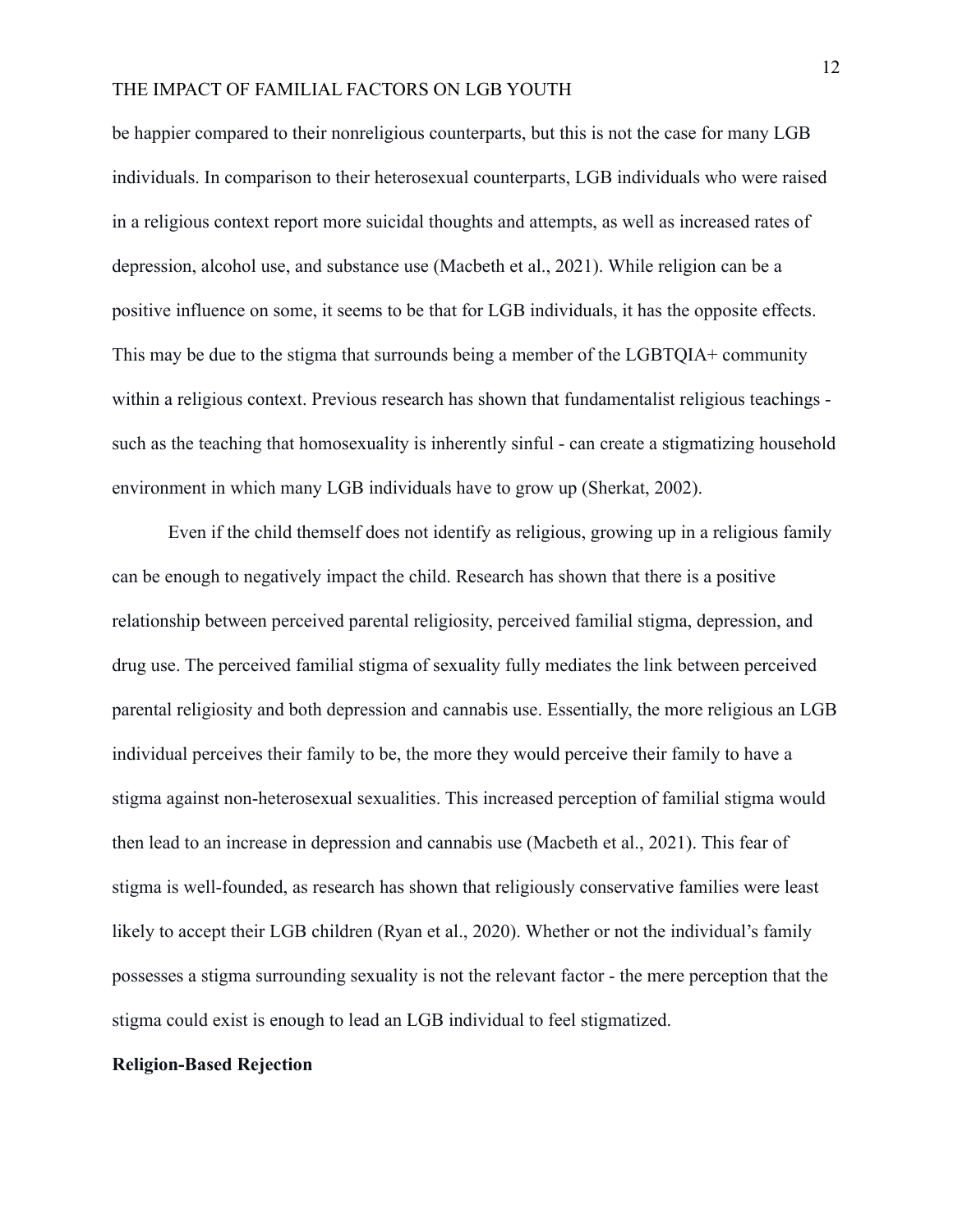Religious individuals may genuinely possess the belief that being LGB is wrong or a sin. If one of these individuals is a parent to an LGB child, and their child decides to come out to them, they may become concerned and exhibit rejecting behaviors. These rejecting behaviors can result from the belief that one's sexual identity can be changed and may look like excluding them from family events or using religions to prevent or change their sexual orientation (Ryan et al., 2020). Previous research has found that sexual orientation change efforts (SOCE) - attempts to change sexual orientation through methods such as conversion therapy or speaking with a religious leader - are more likely to be experienced by individuals who grew up in religious families (Ryan et al., 2020).

Attempts to change sexual orientation during adolescence are associated with increased depressive symptoms and suicidal behavior into adulthood. Family religiosity has been strongly linked to parental attempts to change sexual orientation; this may be due to the fact that religiously conservative families are often exposed to misinformation regarding sexual orientation and gender identity (Ryan et al., 2020). If more religious individuals are educated on the truths surrounding sexual identity, then we may expect to see a decrease in parental attempts to alter sexuality over time.

#### **Religious Fundamentalism & Geographic Location**

A relationship has also been discovered between religious fundamentalism and parental acceptance. Religious fundamentalism is the belief that there is one set of religious teachings that contains the fundamental truth about humanity and deity (Rosenkrantz et al., 2020). To extremely religious individuals, it may be deeply important to them that they adhere to these fundamental beliefs and teachings. This, therefore, could lead to significant difficulty when it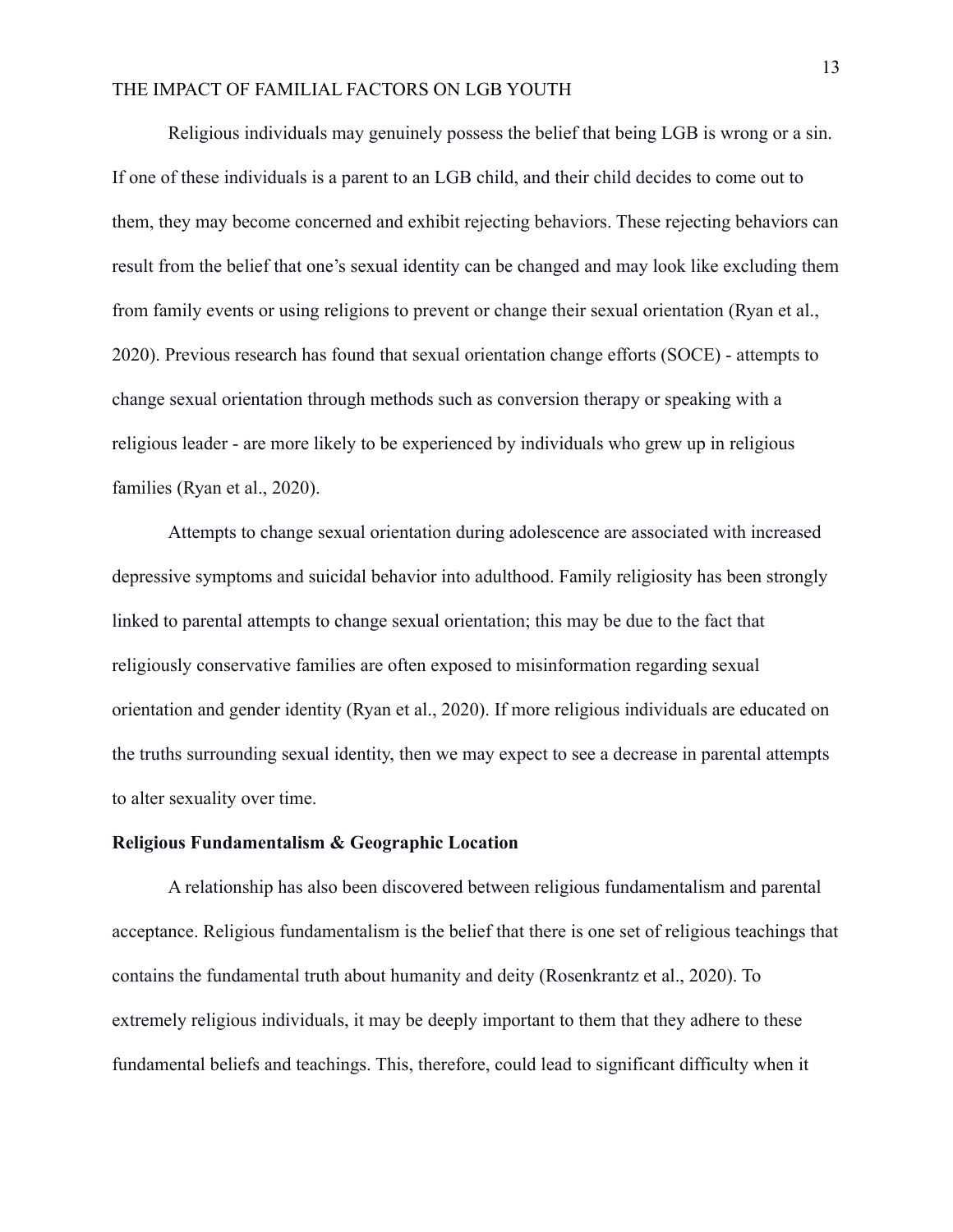comes to accepting an LGB individual's identity, especially if it is their child. Research has shown that lower levels of religious fundamentalism are significantly associated with higher levels of parental acceptance (Rosenkrantz et al., 2020). The less central these fundamentalist religious beliefs are to an individual, the more likely they are to accept their child if they were to disclose an LGB identity.

Increased religiosity, as well as geographic location, is often associated with negative attitudes toward LGB individuals. This is believed to be especially true for those who live in the American south and/or rural areas (Prairie et al., 2019). For example, lawmakers in the state of Florida are attempting to pass the "Don't Say Gay" bill; this legislation would ban LGBTQIA+ discussions in schools (Cohen, 2022). Stigma surrounding and impacting sexual and gender minorities in the USA is persistent, despite growing acceptance and improvements in public attitudes (Drabble et al., 2019). LGB individuals living in rural areas tend to report bleak social climates; this may be the case because individuals living in rural areas tend to adhere to conservative gender and sexuality binaries more often than their urban living counterparts. This stigma surrounding LGB individuals can lead to health disparities by increasing stress and by impeding access to resources such as affirming healthcare (Drabble et al., 2019). On the other hand, individuals living in more urban areas have increased opportunities for interpersonal connections since LGB individuals tend to live more prevalently in urban areas (Prairie et al., 2019).

Recent research intended to investigate whether there was support for the hypothesis that geographic location affected attitudes or beliefs toward LGB individuals. While these studies were unable to reliably replicate results that would support this hypothesis, it is important to note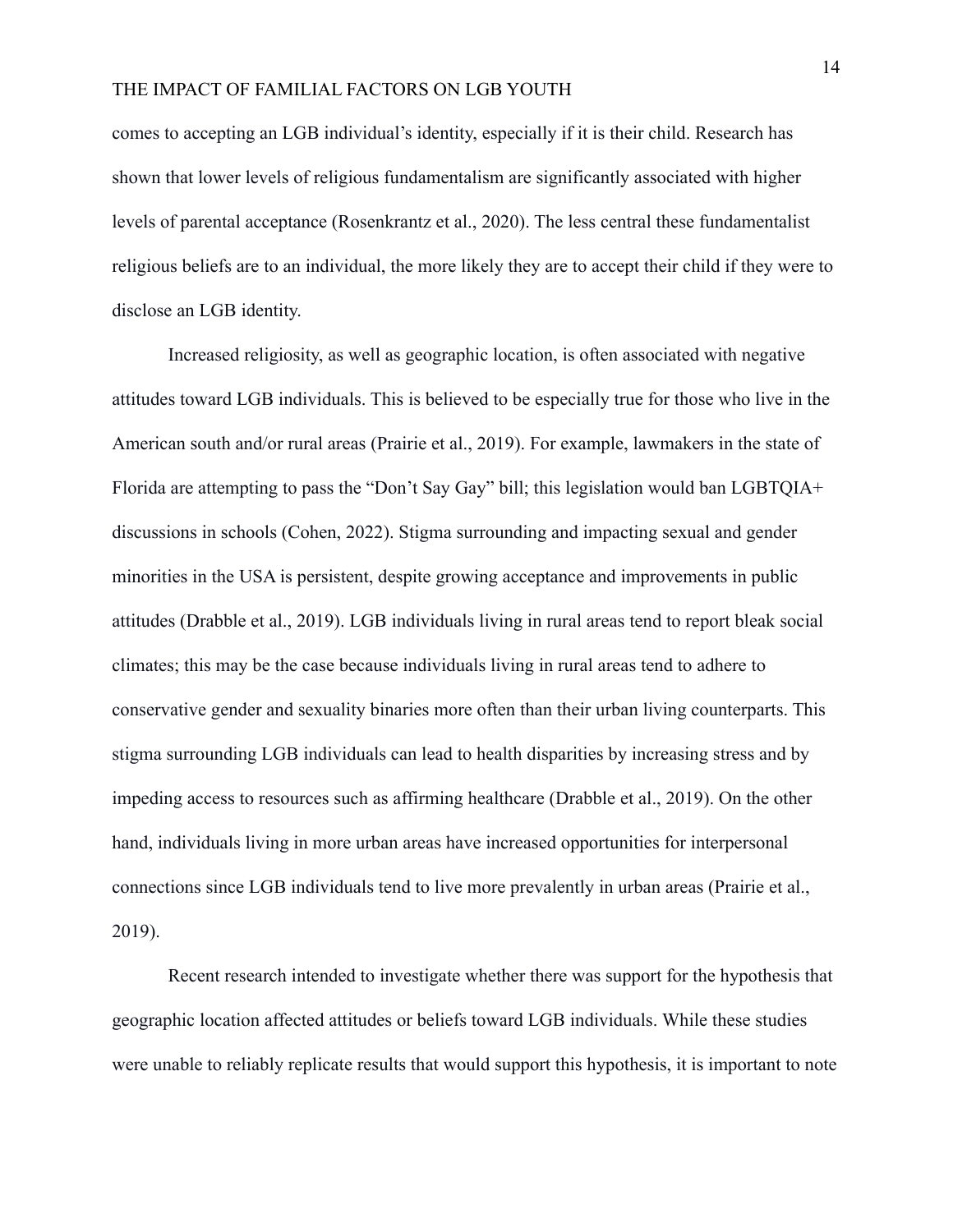that research findings have been varied in determining the extent to which negative attitudes and beliefs are influenced by geographic location. In terms of religiosity, however, it was found that in the field of medicine, a physician's religious beliefs affect their attitudes towards LGB individuals (Drabble et al., 2019). This is detrimental to LGB individuals because it could prevent them from receiving adequate medical care or affirming healthcare.

#### **Integration of an LGB Identity & Religious Identity**

When it comes to the integration of an LGB identity, individuals often struggle to integrate it within the context of a preexisting religious identity. When a religious individual comes to the conclusion that they are LGB, or begins to question their sexuality, they may attempt to deny or compartmentalize the LGB identity. However, findings have shown that attempts to deny or compartmentalize one's sexual identity are unsustainable and yield significant psychosocial costs (Hyatt, 2019). Attempting to deny one's sexual orientation due to religious beliefs could result in more negative mental health outcomes. An ideal experience would result in the integration of both the sexual and religious identities. However, more often than not the outcome results in the complete rejection of the religious identity (Hyatt, 2019).

In the end, individuals may suffer psychologically if they remain a part of a religion that ultimately doesn't accept their sexual identity and would attempt to force them to deny it outright (Hyatt, 2019). This would result in the loss of religious or spiritual (R/S) identity, and this loss can be a significant development in an individual's life (Wood & Conley, 2014). For many marginalized populations, such as those who identify as being LGB, relationships with mainstream religious institutions can be unstable. If a religious or spiritual leader teaches LGB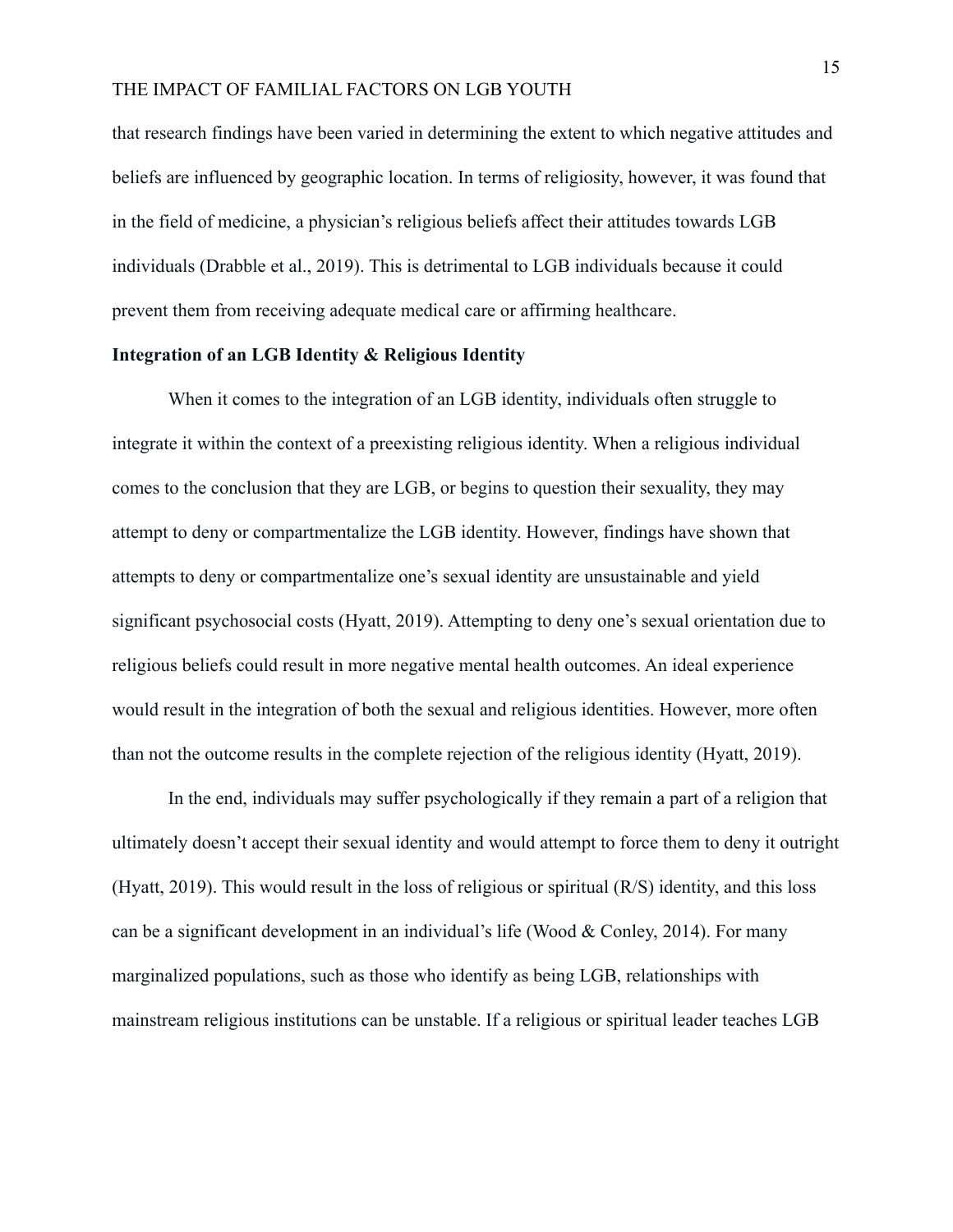individuals that their sexual identity and religious identities are mutually exclusive, then LGB individuals are being set up to experience religious struggles (Wood & Conley, 2014).

#### **Attachment Styles of LGB Individuals (& Their Parents)**

The importance of parent-adolescent relationships cannot be understated when it comes to the attachment and development of an individual. These relationships shape, for better or worse, how adolescents navigate their journey into early adulthood. In fact, these relationships may be even more important to sexual and gender minority youth, as their identities are developing in a highly heteronormative world during a developmental period in which their cognitive and emotional abilities are constantly growing (Mills-Koonce et al., 2018). This connection between parent-adolescent relationships can be better understood through the process of coming out.

#### **The Process of Coming Out**

The experience of coming out or, conversely, repressing or withholding their sexual or gender identity from others, can be an extremely stressful period of an LGB individual's young life as they are confronted daily by a heteronormative society. At the time of sexual/gender identity disclosure to the parent(s), it can be met with either positive, negative, or delayed reactions which can have immediate and ongoing effects on the individual coming out (Mills-Koonce et al., 2018). At the time of identity disclosure, the child may be met with immediate acceptance, immediate rejection, or a delayed response from their parents, each of which can impact the child differently and may vary between parents. For example, a child who comes out may be met with acceptance from their mother, but their father may not be accepting. This clash between parental responses can create not only strain on the relationship of the father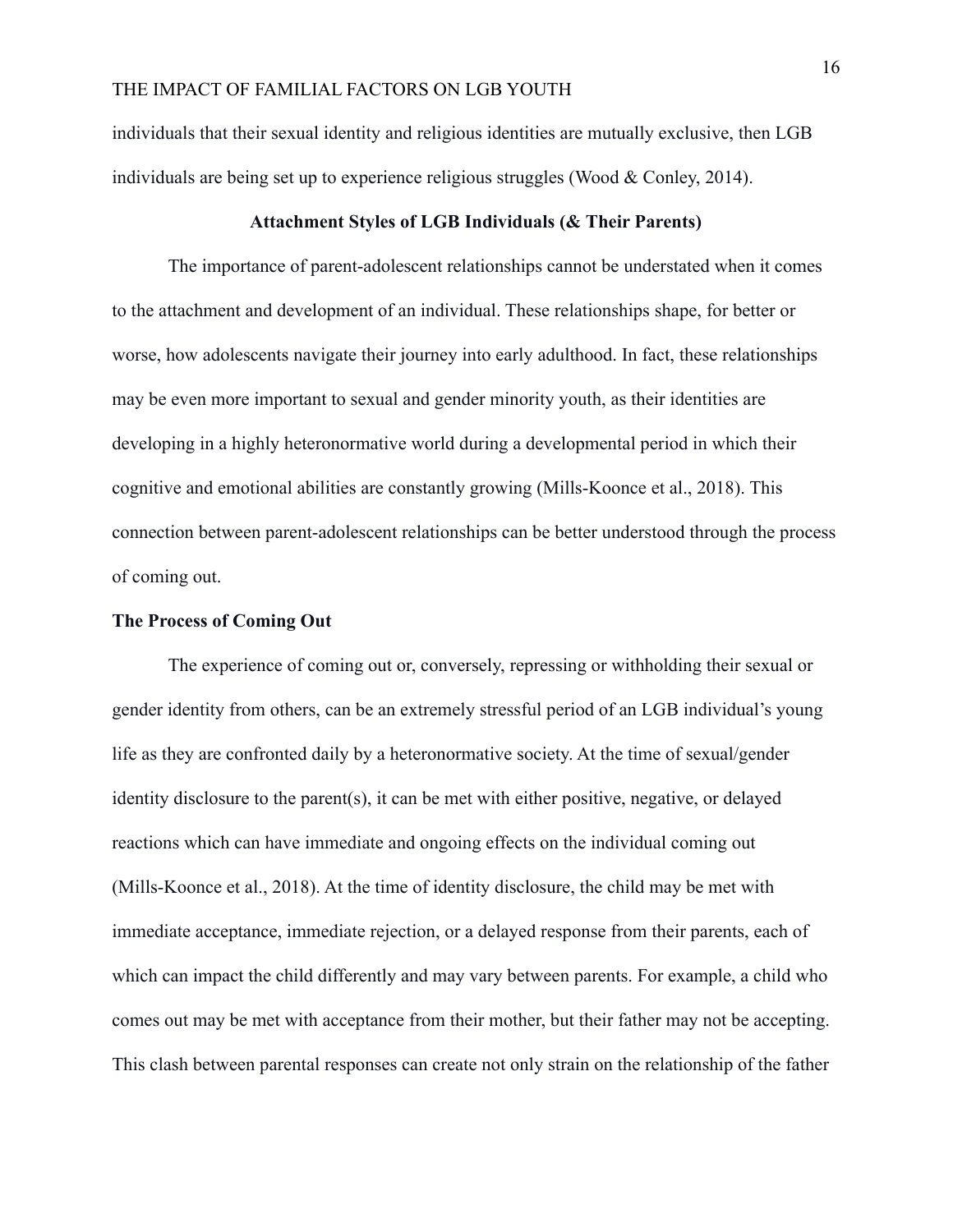and child but the family as a whole, with the child left feeling a sense of responsibility for it all. Experiencing rejection at this level can be especially detrimental to the child because it is a rejection of who they are, not just a reprimand about something they had done (Mills-Koonce et al., 2018).

Studies show that LGB youth with prior positive relationships with their parent(s) come out sooner than those with prior negative relationships with their parent(s) (Mills-Koonce et al., 2018). Children who fear rejection from their parents may delay coming out, but this too comes with its own set of potential dangers. A child may fear rejection based on prior knowledge of their parents' attitudes towards LGB individuals or may simply fear the unpredictability that comes with divulging an aspect of your identity, that is out of their control, to their parent(s) (Mills-Koonce et al., 2018). This fear may limit the child's ability to use their parents as a source of support and comfort during a stage of their development where their identity is extremely fragile. "From an attachment perspective, one must wonder if it is possible for a child who fears parental rejection of their sexual or gender identity to ever utilize that parent as a supportive and reliable attachment figure" (Mills-Koonce et al., 2018). Because of all of the unknowns that come with the coming out experience, LGB youth who are closeted may not be able to truly access their parents as a secure base of attachment.

#### **Mental Health & Attachment**

When looking at the mental health of the LGB and heterosexual participants, research has found that LGB individuals are more prone to negative mental health outcomes, such as depression, attributable mainly to attachment style. These findings support previous literature which has identified that the attachment style developed during early life as being important for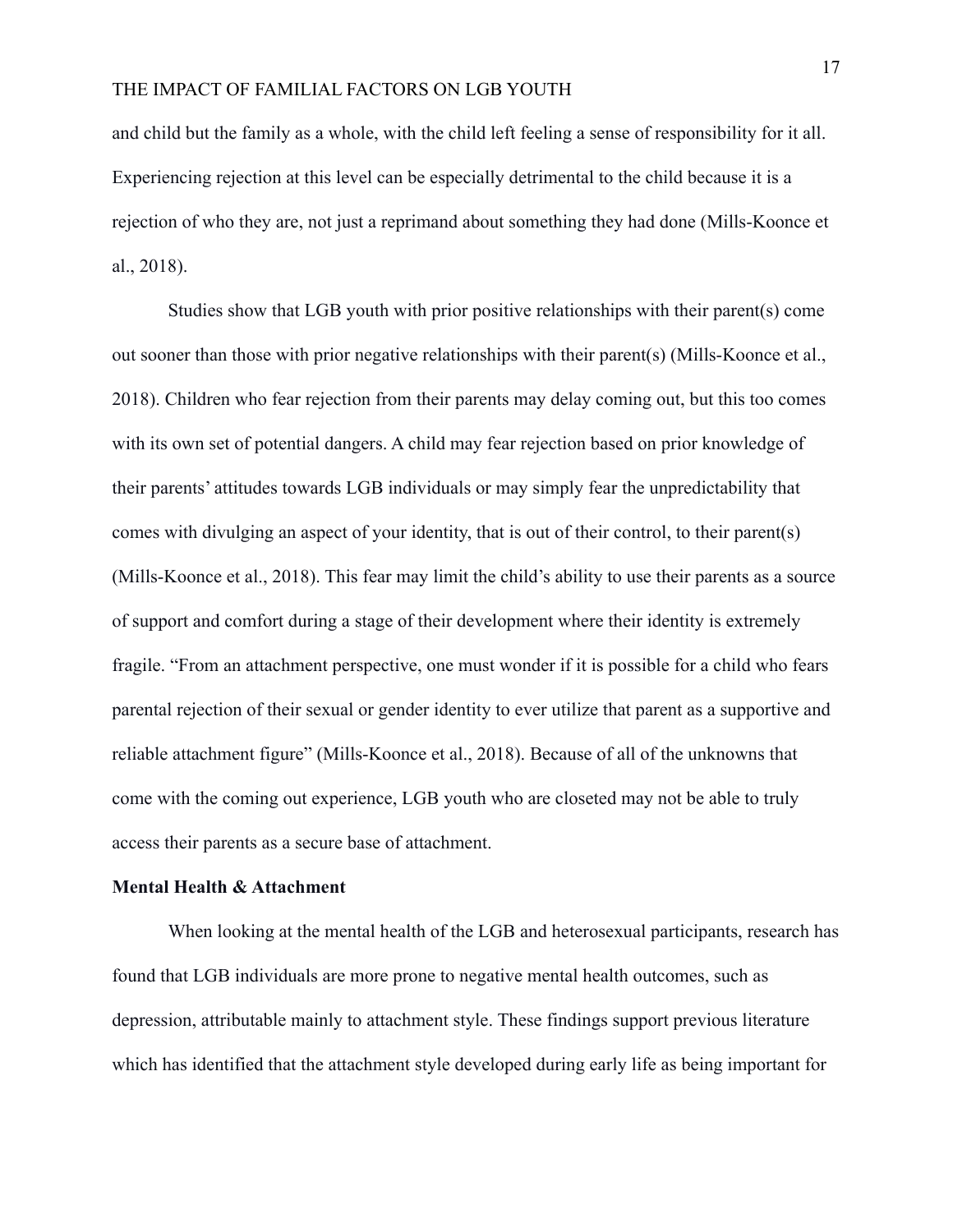the normal cognitive and emotional growth of the individual (Popa-Velea et al., 2019).

Comparing LGB individuals to their heterosexual counterparts, it becomes clear that there are differences in the prevalence of attachment styles. Research involving Romanian LGB youths (over the age of 18) has found that, when comparing heterosexual individuals to those who identify as LGB, the most prevalent attachment style among LGB individuals is fearful-avoidant, while the majority of heterosexual individuals are securely attached. From most to least prevalent, the ranking for LGB individuals is (1) fearful-avoidant, (2) fearful-dismissive, (3) secure, and (4) anxious; the ranking for heterosexual individuals, from most to least prevalent, is (1) secure, (2) fearful-avoidant, (3) fearful-dismissive, and (4) anxious (Popa-Velea et al., 2019).

Moreover, the attachment style of the parent(s) may influence parenting behaviors, which could in turn impact the attachment styles of their children. Parental attachment styles have important implications for a variety of parenting behaviors. Research has shown that attachment-related avoidance, as well as parental insecurity, are associated with less responsive and supportive parenting behaviors (Jones et al., 2015). If a parent has an insecure attachment style, this not only relates to their behavior toward their child but also influences how their child behaves in interactions with them. Both avoidant and anxious attachment styles in parents were related to greater parenting stress in both mothers and fathers (Jones et al., 2015). Meta-analyses have shown that parenting behavior accounts for about one-third of the variance in attachment security or disorganization (Gervai, 2009).

These parenting behaviors may result in either parental acceptance or parental rejection. Parental acceptance - the warmth, affection, care, comfort, concern, nurturance, support, or simply love that children can experience from their parents - can be a protective factor for sexual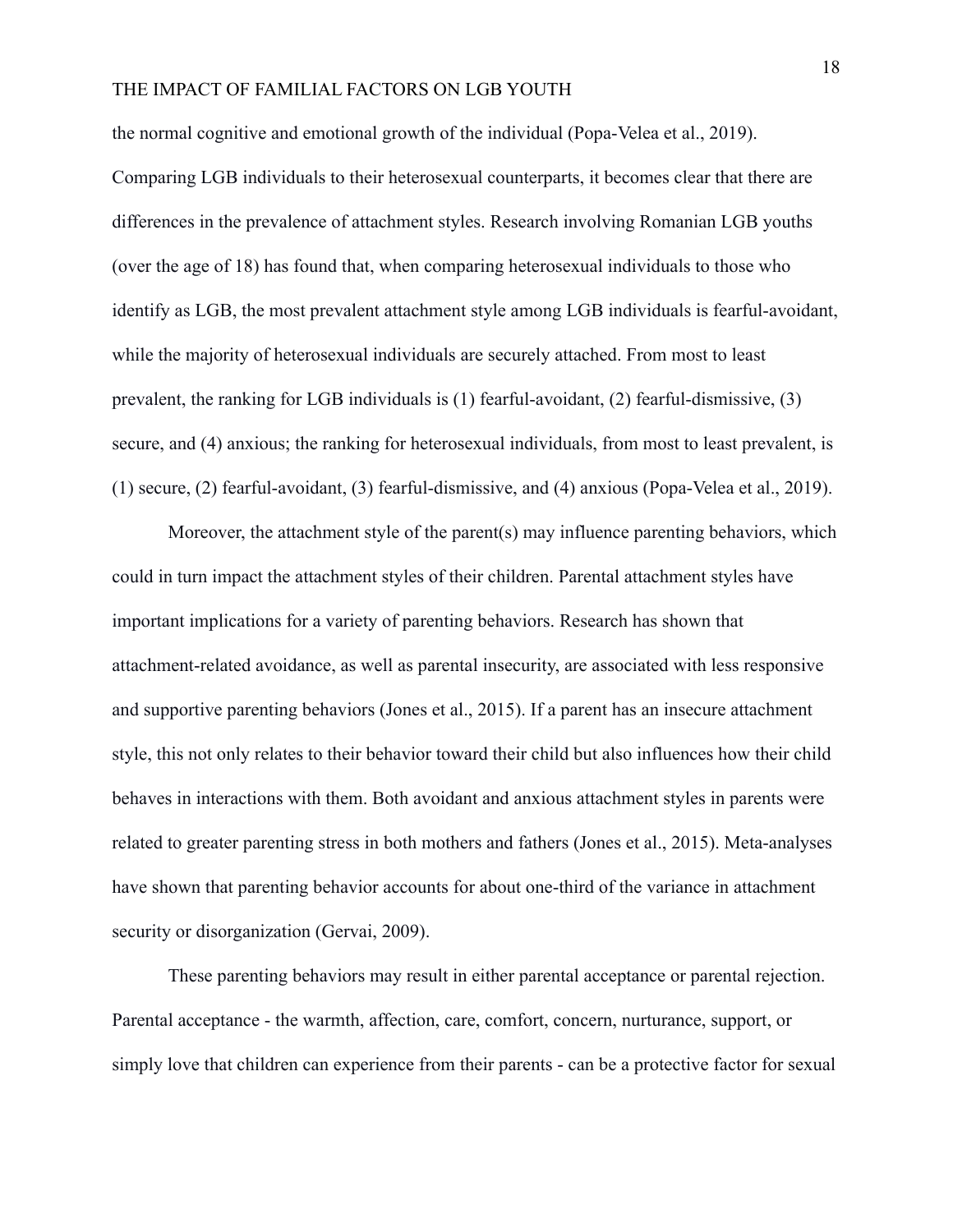and gender minority youth. Parental rejection - the absence or significant withdrawal of these feelings and behaviors, and the presence of a variety of physically and psychologically harmful behaviors and emotions - can increase the risk for psychopathological development (Mills-Koonce et al., 2018; Rosenkrantz et al., 2020). Experiencing acceptance or rejection from one's parent(s) can have drastically different impacts on the individual's mental health.

#### **Limitations in the Research**

It is important to note some limitations that come with research on the LGBTQIA+ community. Due to stigma, there is a history of LGBT individuals being excluded from psychological research (Meyer, 2003). These complications began with the debate surrounding the classification of homosexuality - sexual attraction to members of an individual's own sex - as a mental disorder during the 1960s and early 1970s. Although homosexuality has been removed from the Diagnostic and Statistical Manual of Mental Disorders (DSM), this heritage has tainted the discussion on LGBT individuals in research, specifically regarding their mental health (Meyer, 2003). There is even less empirical research on the mental health of transgender and gender-nonconforming individuals (Russel et al., 2016). Not only do we have to overcome the stigma surrounding the LGBT community, but we must also understand that it can be difficult to conduct research with LGBT individuals safely and confidentially.

In order to avoid "outing" someone - revealing their sexual or gender identity without their consent - participants' identities need to remain confidential. This can be more easily achieved with adults, since they can give their own informed consent to participate, but a problem arises when it comes to involving minors in research. To involve minors in research, we would need to receive informed consent from their parent(s) on behalf of the child. This would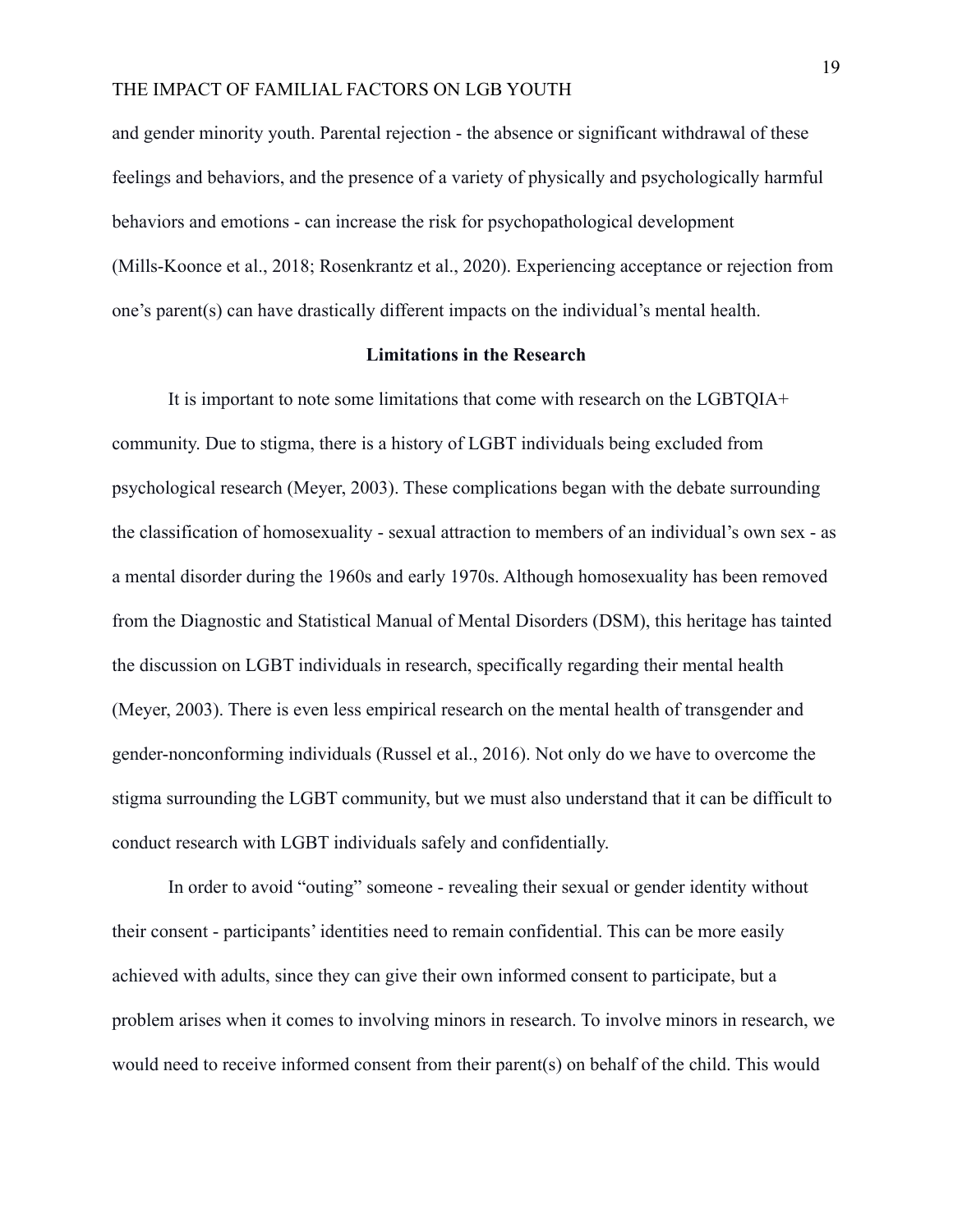involve revealing the nature of the study to the child's parent(s). If the child is not already out to their parent(s), this could potentially put the child in jeopardy of being outed. One possible way to get around this issue is to conduct longitudinal studies, in which populations of children will be included and followed up on throughout their life. This way, people can be included who later in life may realize that they identify as LGB, without the risk of being outed before they are prepared to come out on their own.

#### **Gaps in the Research**

After delving through the current research, it is clear that there is a vast majority of the LGBTQIA+ community that is not represented. In particular, there is less research on transgender and gender diverse youth than on LGB youth, and the intersection of sexual orientation and gender identity has not been well studied (Johnson et al., 2019). Not only are LGBTQIA+ individuals underrepresented in the literature, but they are also underrepresented in STEM/research fields themselves (Carter, 2018). Many LGBTQIA+ researchers fear coming out to colleagues due to the judgment they may face, which could potentially affect their chances for grant funding and tenure. LGBTQIA+ students can experience hostile environments in STEM programs as well (Carter, 2018).

The stigma surrounding being LGBTQIA+ is a vicious cycle. If an individual is too afraid to come out during their young life due to potential backlash, this may lead to them remaining closeted during their academic career. If we work to normalize/destigmatize LGBTQIA+ individuals in STEM, then this may in turn encourage researchers to pursue studies involving LGBTQIA+ individuals. According to a study published in 2015, LGBTQIA+ scientists are beginning to feel more accepted in their fields (Carter, 2018). As this acceptance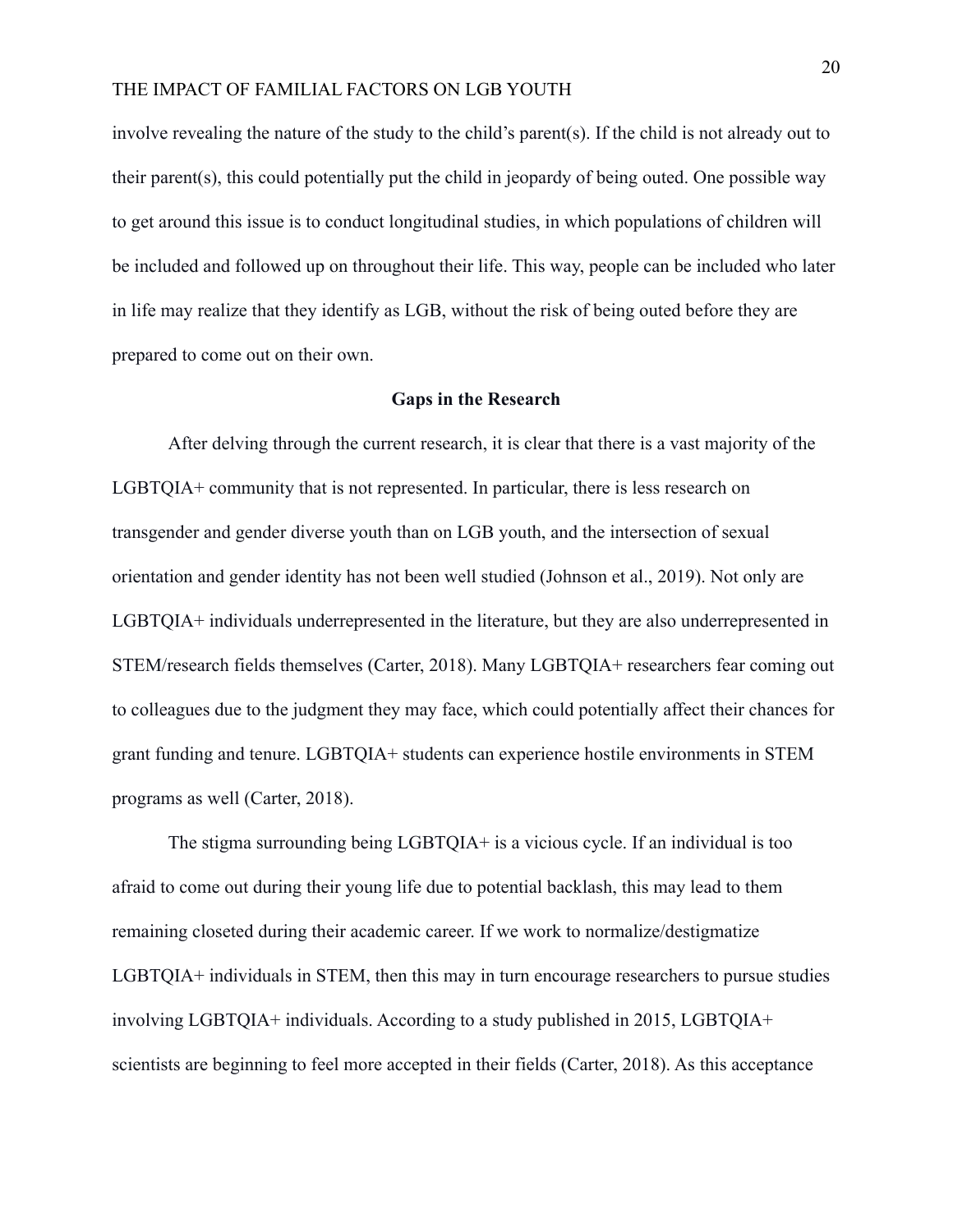continues to grow, we should begin to see more and more LGBTQIA+ individuals being included in - and the focus of - experiments and studies.

#### **Future Directions**

Now that we've gone through the existing research regarding LGB individuals, one might be wondering what is next? In general, the development of an LGB individual's attachment style is an avenue that needs exploring. The research has shown that LGB individuals are more insecurely attached than their heterosexual counterparts, however, one could make the argument that this has nothing to do with their sexual identity (Popa-Velea et al., 2019). Perhaps these individuals simply developed an insecure attachment style when they were young, and just so happened to also identify as LGB. In order to determine if this is the case, or if identifying as LGB led to an event(s) that may actually negatively impact attachment style, more research needs to be done.

Due to the sensitive nature of including children in research, this would need to be done with a large sample longitudinal study. Ainsworth's SSP could be conducted at the beginning of the study to determine attachment style, and then later in life, the sample can be evaluated for attachment style via questionnaires such as the Adult Attachment Scale (Collins & Read, 1990). Qualitative measures could also be included via an interview with the participants. Participants who do end up identifying as LGB can be asked about their coming out experience, and the supportiveness and/or religiosity of their family. This research is time-consuming, but it is the only way to ensure the privacy and safety of all participants.

Another possible area of future research involves whether or not closeted LGB individuals - those who have not come out to their parent(s) about their sexual identity - can truly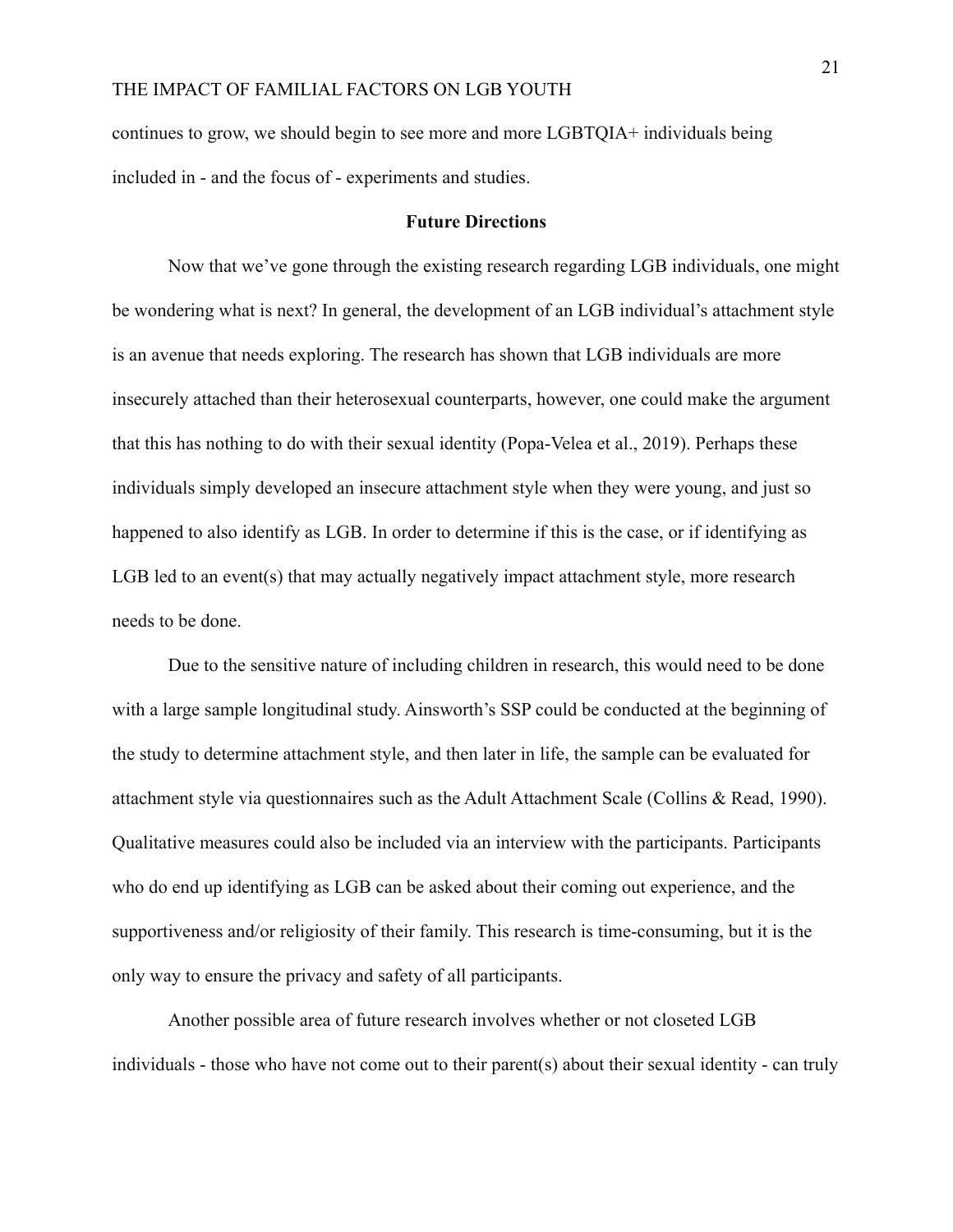use their parent(s) as a secure base of attachment. According to attachment theory, a secure base is someone whom an individual can feel safe to explore from and use as a safe haven to which they can return for reassurance (Bretherton, 1992). If a child feels securely attached to their parent(s), they feel able to seek comfort from, and be comforted by, them in the face of negative situations (Mills-Koonce et al., 2018). However, what would be the case if the child fears rejection from their parent(s) if they were to come out to them? Even though the relationship may seem superficially secure, underlying feelings may prove otherwise. To date, there is no empirical research on this topic (Mills-Koonce et al., 2018).

Previous research has shown that there may be a relationship between which parent an individual comes out to first and engagement with the LGB child. In instances where there are two parents present in a household, there tend to be differences between the parents in levels of acceptance (Newcomb et al., 2019). Evidence suggests that LGB children who do come out to their parents tend to come out to their mothers before their fathers and that mothers tend to be more engaged with their LGB children (Newcomb et al., 2019). Research could investigate what specific factors lead to children coming out to mothers more often than before fathers - could it be linked to personality traits of the parent, or could something as simple as the gender of the parent have an impact? If so, what does this mean for our understanding of the coming out process?

This research could help us to better understand how possible family-based interventions for adolescents could positively impact LGB children. Family-based interventions are found to be effective in preventing and reducing problem behaviors in presumably heterosexual individuals (Newcomb et al., 2019). To date, there are no studies on family-based interventions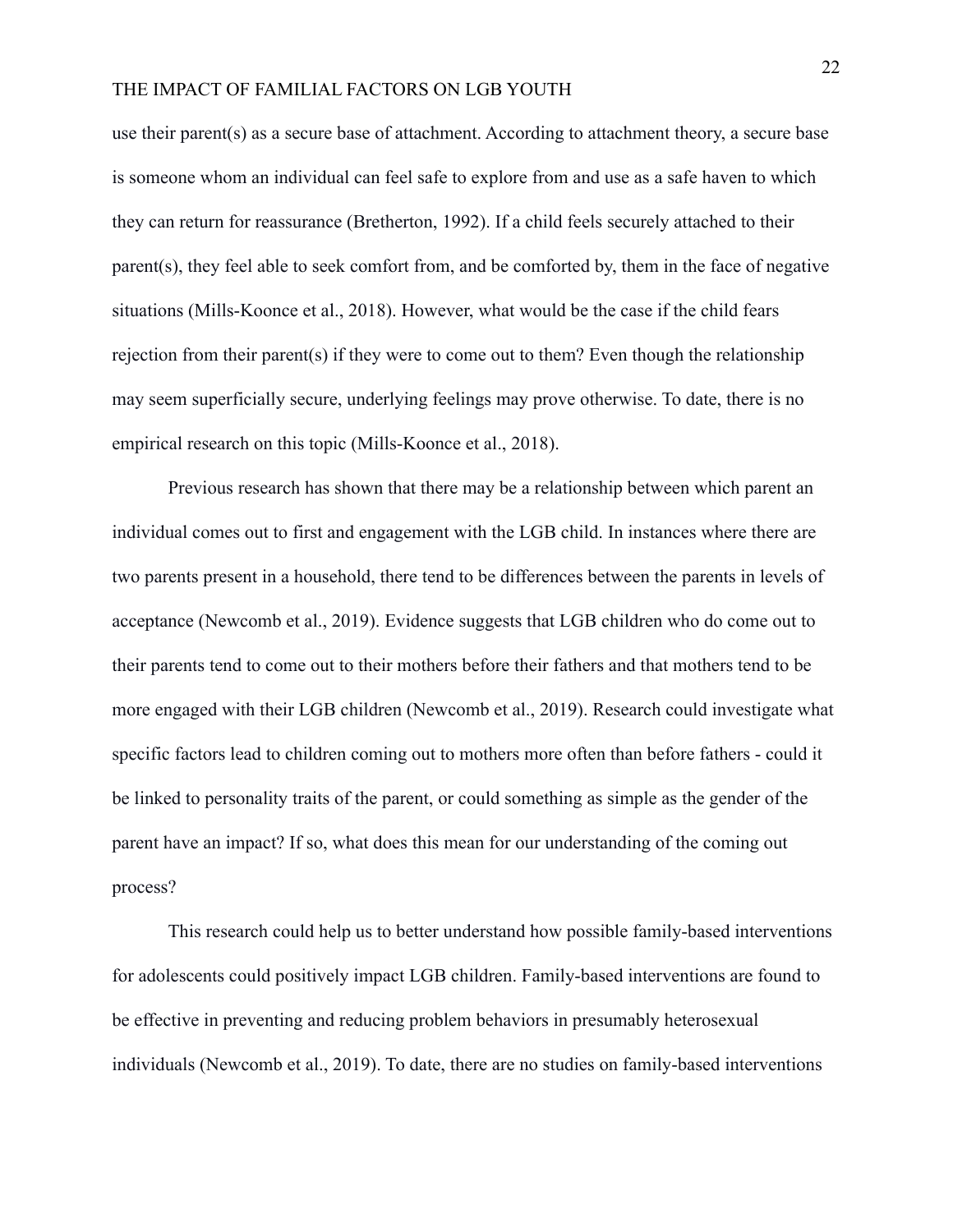based on sexual orientation to observe potential differing effects between LGB individuals and their heterosexual counterparts. Evidence suggests that parents want support and guidance when it comes to a child coming out and in addressing their health. Supporting and educating families of LGB individuals through these family-based interventions could lead to an increase in overall parental acceptance of the child (Newcomb et al., 2019).

#### **Conclusion**

How do familial factors, such as parental acceptance and religiosity, impact the social and emotional development of LGB youth? Throughout this literature review, we have uncovered evidence that indicates the realization of an LGB identity can drastically impact the mental health and wellbeing of an individual. Through the coming out process and beyond, the responses that an LGB individual is met with can shape, for better or worse, their relationships and how they interact with others. From parental acceptance or rejection, to how familial religiosity (or a religious identity of their own) can impact acceptance, we can evaluate how these factors may have an impact on the attachment style of an individual from childhood into adulthood.

Attachment theory provides us with a lens through which we can analyze aspects of everyday family dynamics that have the potential to positively, or negatively, affect the social and emotional development of an LGB adolescent. Religiosity, both of the LGB individual and their family, has the opportunity to negatively impact their feelings of validation in their identity. This, in turn, can impact how the LGB individual is perceived by their family, determining whether or not they are accepted for their sexual or gender identity. This acceptance or rejection, or the perceived notion of possible acceptance or rejection, can be detrimental when it comes to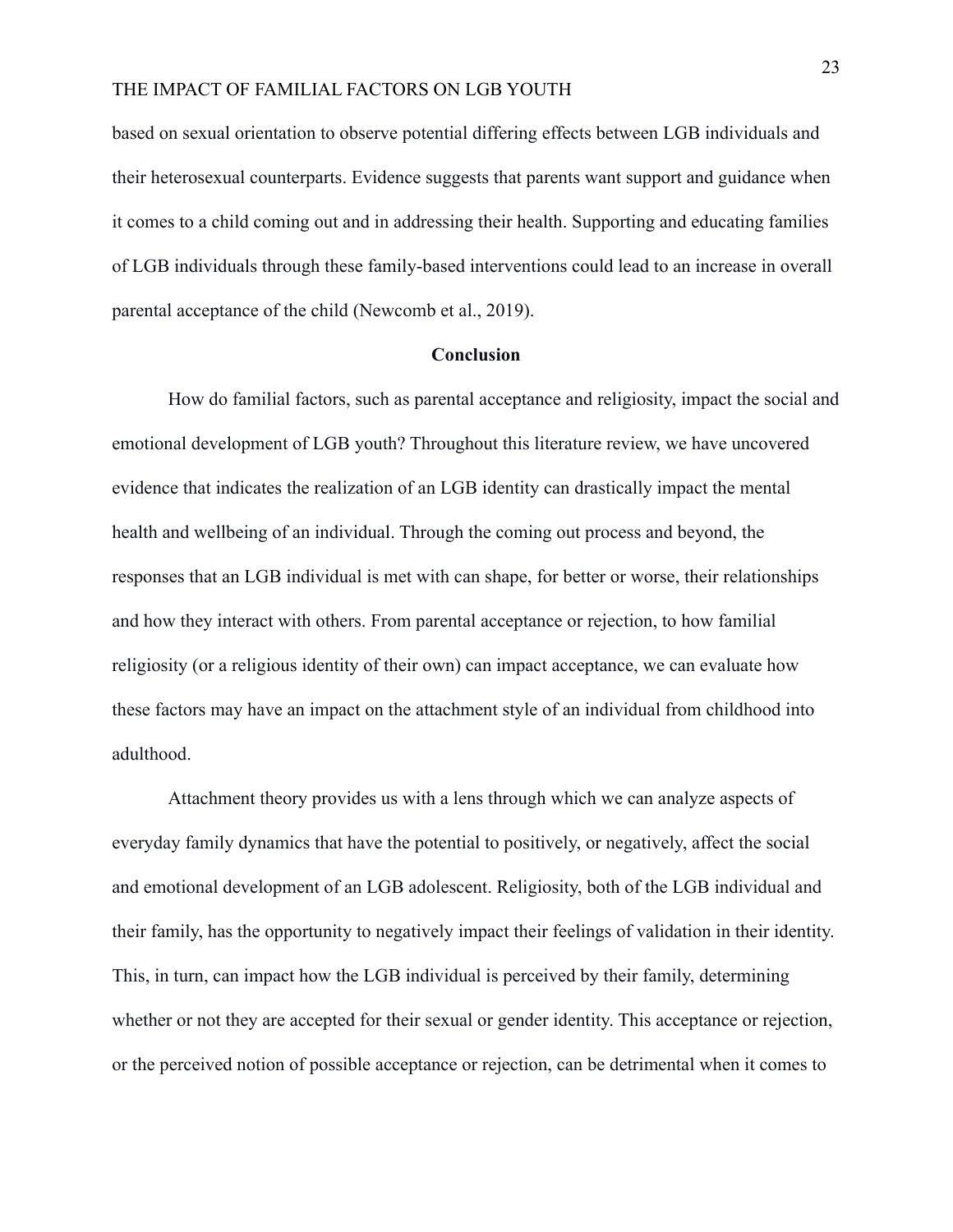the attachment style of the adolescent and their ability to use their parents as secure bases of attachment. Further research is needed to better understand just how these factors are impacting the social and emotional health and development of LGBT adolescents.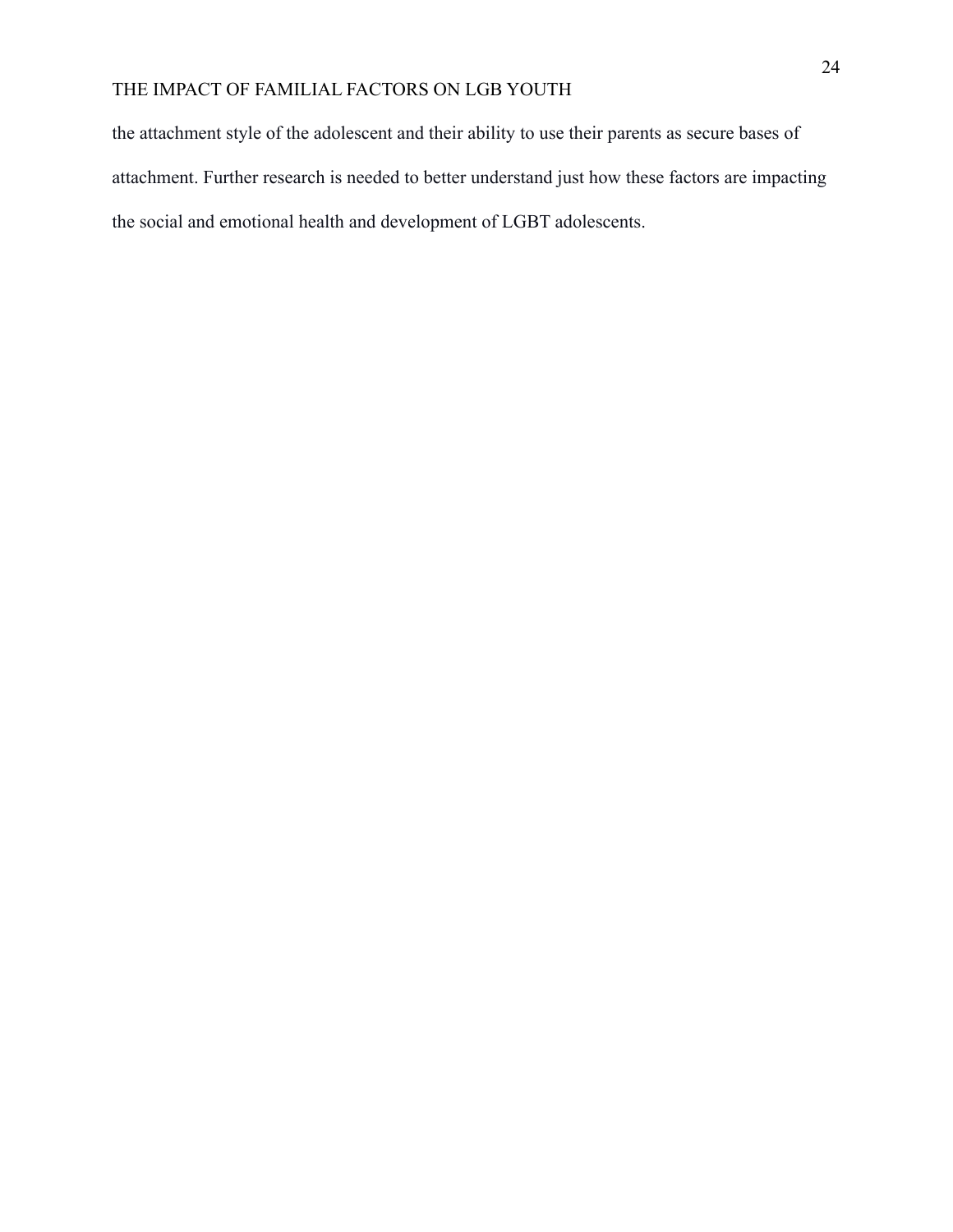#### References

- Ainsworth, M. D. S., Blehar, M. C., Waters, E., & Wall, S. (1978). *Patterns of attachment: A psychological study of the strange situation.* Lawrence Erlbaum.
- Bebes, A., Samarova, V., Shilo, G., & Diamond, G. M. (2015). Parental acceptance, parental psychological control and psychological symptoms among sexual minority adolescents. *Journal of Child and Family Studies, 24*(4), 882–890.

[https://doi.org/10.1007/s10826-013-9897-9](https://psycnet.apa.org/doi/10.1007/s10826-013-9897-9)

Blatz, W. E. (1944). *Understanding the young child.* William Morrow & Co.

[https://doi.org/10.1037/14682-000](https://psycnet.apa.org/doi/10.1037/14682-000)

- Bretherton, I. (1992). The origins of attachment theory: John Bowlby and Mary Ainsworth. *Developmental Psychology, 28*(5), 759–775. [https://doi.org/10.1037/0012-1649.28.5.759](https://psycnet.apa.org/doi/10.1037/0012-1649.28.5.759)
- Carter, J. (2018, August 1). *The problem with LGBQT underrepresentation*. American Society for Biochemistry and Molecular Biology. Retrieved February 10, 2022, from [https://www.asbmb.org/asbmb-today/opinions/080118/the-problem-with-lgbqt-underrepr](https://www.asbmb.org/asbmb-today/opinions/080118/the-problem-with-lgbqt-underrepresentation) [esentation](https://www.asbmb.org/asbmb-today/opinions/080118/the-problem-with-lgbqt-underrepresentation)
- Cassidy, K. (2020). Well-being in trans and gender diverse individuals: An investigation of chosen family support. [Doctoral dissertation, University of Nebraska-Lincoln]. ProQuest Dissertations Publishing.
- Cohen, L. (2022, February 18). *Florida advances "don't say gay" bill that would bar LGBTQ discussions in schools*. CBS News. Retrieved February 27, 2022, from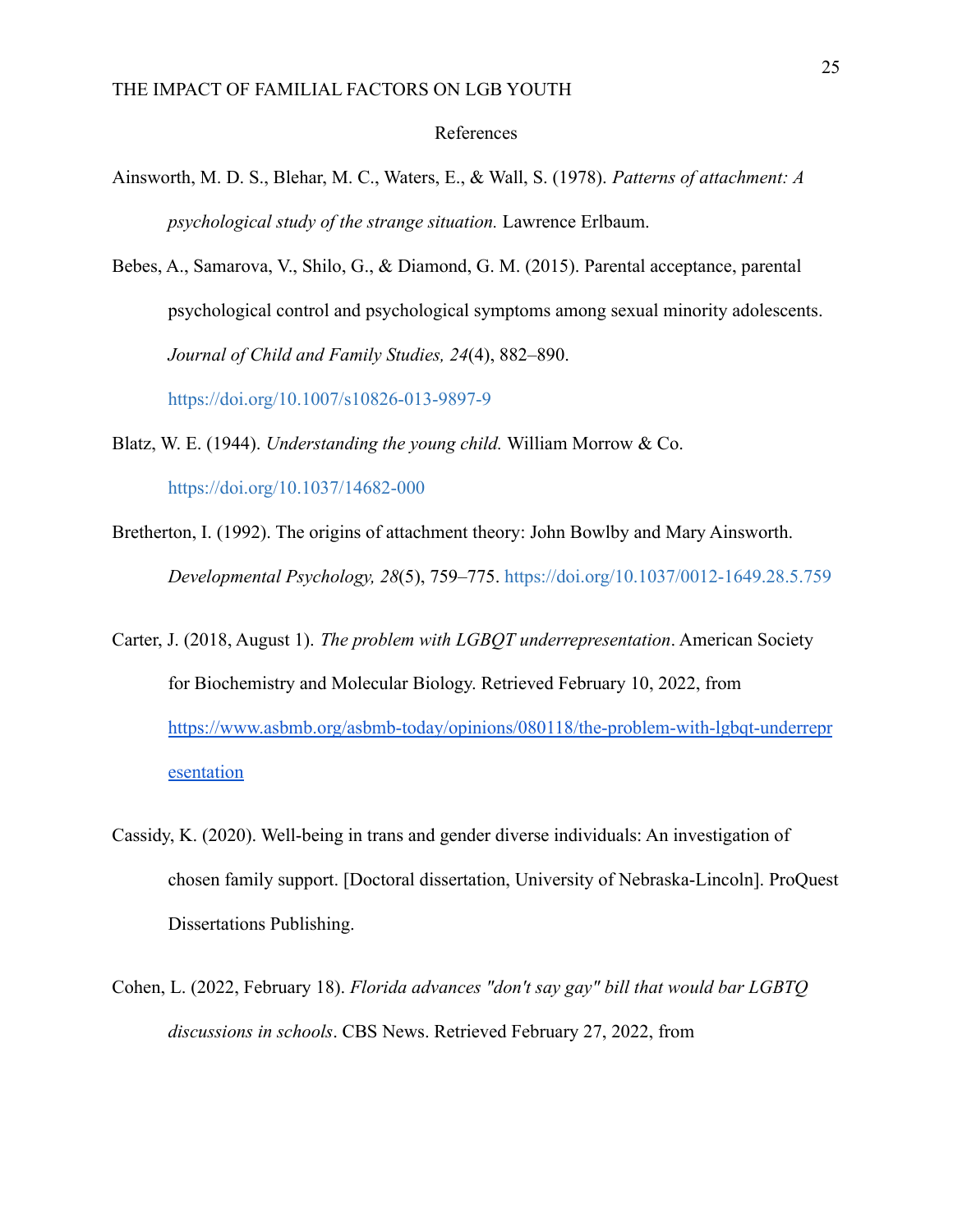[https://www.cbsnews.com/news/florida-dont-say-gay-bill-lgbtq-schools-senate-committe](https://www.cbsnews.com/news/florida-dont-say-gay-bill-lgbtq-schools-senate-committee/)  $e/$ 

- Collins, N. L., & Read, S. J. (1990). Adult attachment, working models, and relationship quality in dating couples. *Journal of Personality and Social Psychology, 58*(4), 644–663. [https://doi.org/10.1037/0022-3514.58.4.644](https://psycnet.apa.org/doi/10.1037/0022-3514.58.4.644)
- Conan, N. (Host). (2010, October 11). When Coming Out of the Closet Isn't A Choice [Audio podcast episode]. In *Talk of the Nation*. NPR.

<https://www.npr.org/templates/story/story.php?storyId=130492772>

- Cook, S. H., & Calebs, B. J. (2016). The Integrated Attachment and Sexual Minority Stress Model: Understanding the Role of Adult Attachment in the Health and Well-Being of Sexual Minority Men. *Behavioral medicine (Washington, D.C.)*, *42*(3), 164–173. <https://doi.org/10.1080/08964289.2016.1165173>
- Drabble, L. A., Veldhuis, C. B., Wootton, A., Riggle, E. D. B., & Hughes, T. L. (2019). Mapping the landscape of support and safety among sexual minority women and gender non-conforming individuals: Perceptions after the 2016 US presidential election. *Sexuality Research & Social Policy: A Journal of the NSRC, 16*(4), 488–500. [https://doi.org/10.1007/s13178-018-0349-6](https://psycnet.apa.org/doi/10.1007/s13178-018-0349-6)
- Flaherty, S. C., & Sadler, L. S. (2011). A review of attachment theory in the context of adolescent parenting. *Journal of pediatric health care : official publication of National Association of Pediatric Nurse Associates & Practitioners*, *25*(2), 114–121. <https://doi.org/10.1016/j.pedhc.2010.02.005>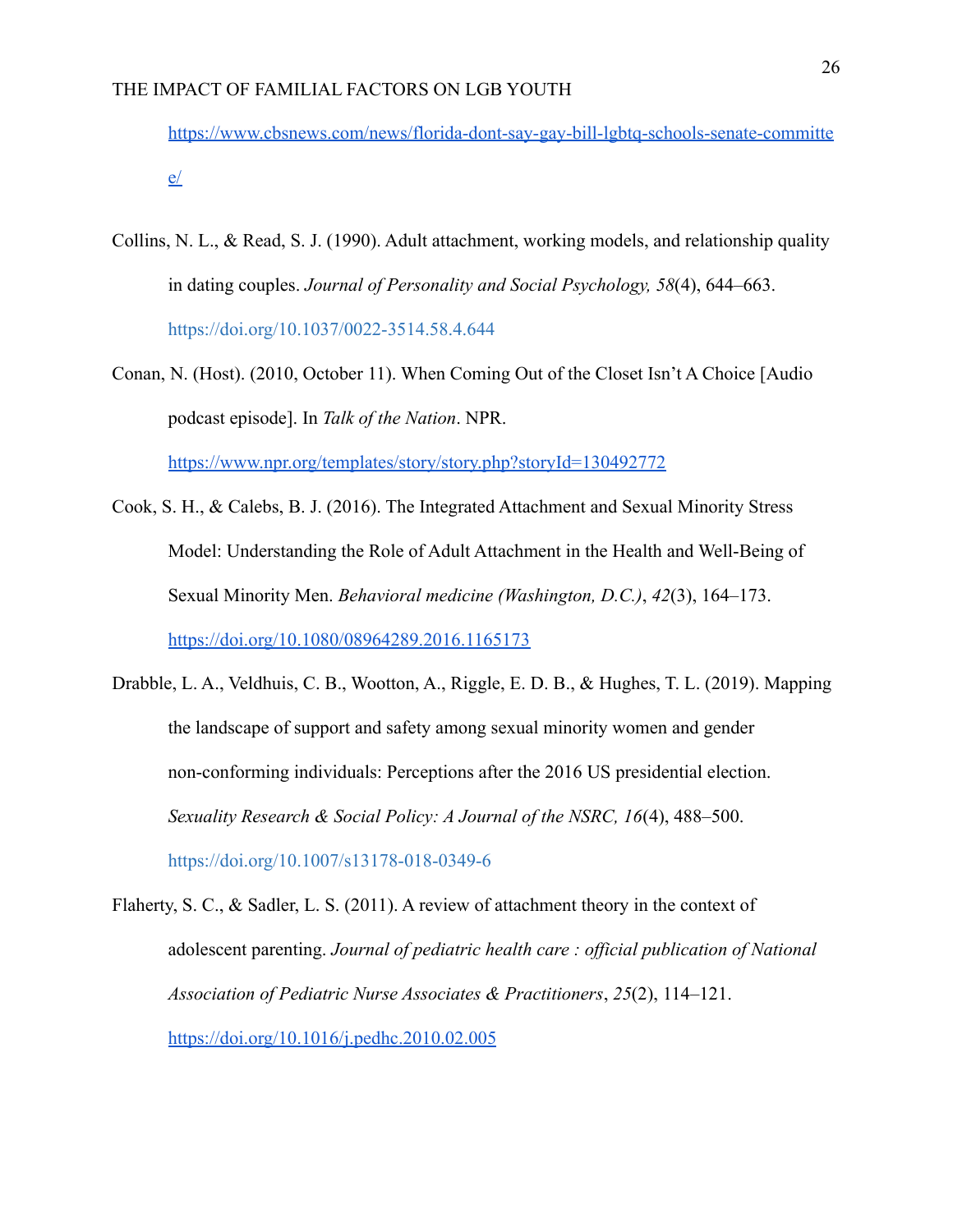- Fraley, R. C., Roisman, G. I., Booth-LaForce, C., Owen, M. T., & Holland, A. S. (2013). Interpersonal and genetic origins of adult attachment styles: a longitudinal study from infancy to early adulthood. *Journal of personality and social psychology*, *104*(5), 817–838. <https://doi.org/10.1037/a0031435>
- Gervai J. (2009). Environmental and genetic influences on early attachment. *Child and adolescent psychiatry and mental health*, *3*(1), 25. <https://doi.org/10.1186/1753-2000-3-25>
- Hyatt, E. G. (2019). THE DEVIL YOU KNOW: Emerging Queer Identity as Traumatic Loss in a Religious Community. *The Social Work and LGBTQ Sexual Trauma Casebook* (pp. 26-44). Routledge.
- Johnson, B., Leibowitz, S., Chavez, A., & Herbert, S. E. (2019). Risk Versus Resiliency: Addressing Depression in Lesbian, Gay, Bisexual, and Transgender Youth. *Child and adolescent psychiatric clinics of North America*, *28*(3), 509–521.

<https://doi.org/10.1016/j.chc.2019.02.016>

- Jones, J. D., Cassidy, J., & Shaver, P. R. (2015). Parents' self-reported attachment styles: a review of links with parenting behaviors, emotions, and cognitions. *Personality and social psychology review : an official journal of the Society for Personality and Social Psychology, Inc*, *19*(1), 44–76. <https://doi.org/10.1177/1088868314541858>
- Kibrik, E. L., Cohen, N., Stolowicz-Melman, D., Levy, A., Boruchovitz-Zamir, R., & Diamond, G. M. (2019). Measuring Adult Children's Perceptions of Their Parents' Acceptance and Rejection of Their Sexual Orientation: Initial Development of the Parental Acceptance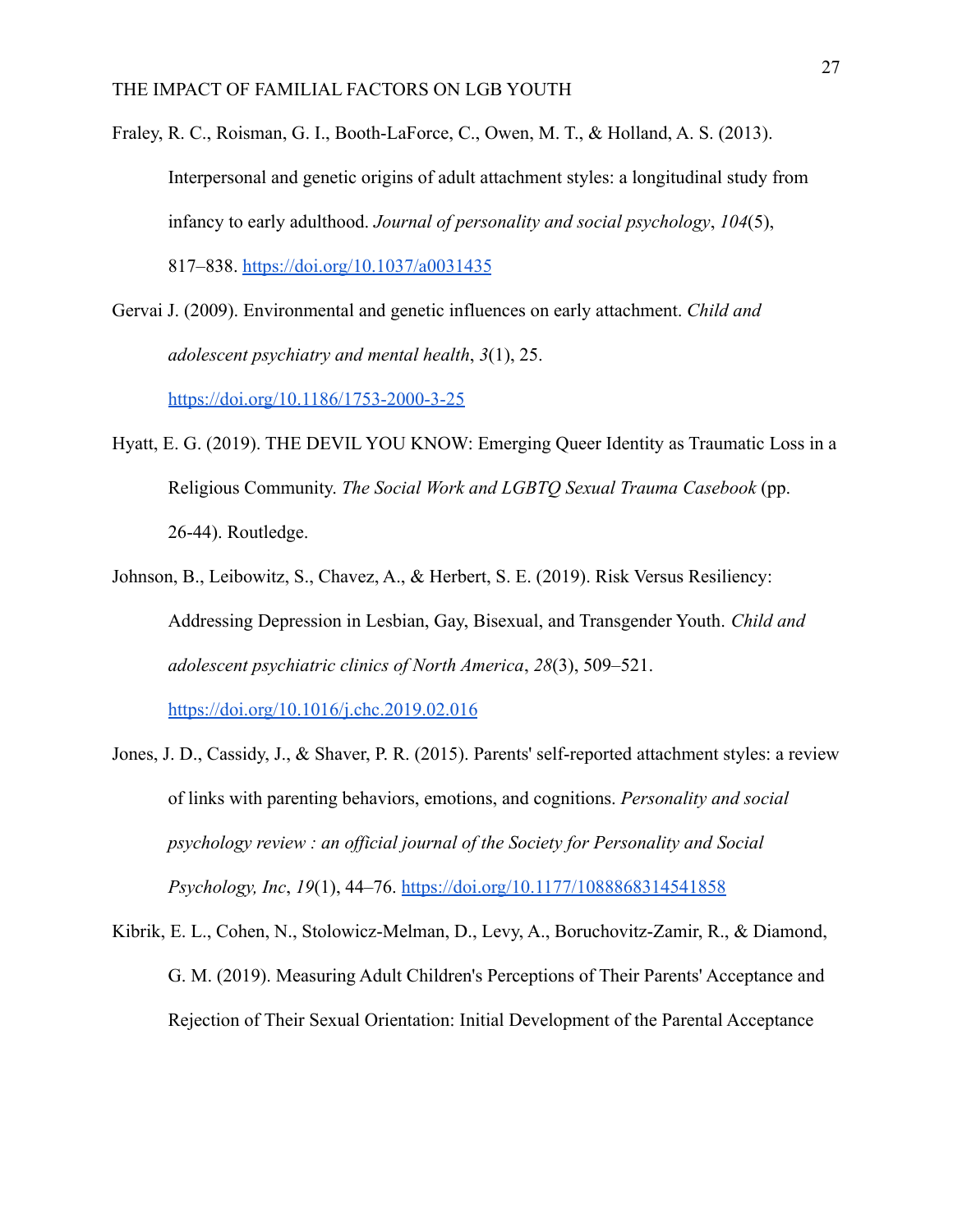and Rejection of Sexual Orientation Scale (PARSOS). *Journal of homosexuality*, *66*(11), 1513–1534. <https://doi.org/10.1080/00918369.2018.1503460>

- Macbeth, A. J., Vidales, C. A., & Vogel, D. L. (2022). Perceived parental religiosity as a predictor of depression and substance use among LGBTQ+ individuals: The mediating role of perceived familial stigma. *Psychology of Religion and Spirituality, 14*(1), 140–147. [https://doi.org/10.1037/rel0000411](https://psycnet.apa.org/doi/10.1037/rel0000411)
- Meyer I. H. (2003). Prejudice, social stress, and mental health in lesbian, gay, and bisexual populations: conceptual issues and research evidence. *Psychological bulletin*, *129*(5), 674–697. <https://doi.org/10.1037/0033-2909.129.5.674>
- Mills-Koonce, W. R., Rehder, P. D., & McCurdy, A. L. (2018). The Significance of Parenting and Parent-Child Relationships for Sexual and Gender Minority Adolescents. *Journal of research on adolescence : the official journal of the Society for Research on Adolescence*, *28*(3), 637–649. <https://doi.org/10.1111/jora.12404>
- Milton, D. C., & Knutson, D. (2021). Family of origin, not chosen family, predicts psychological health in a LGBTQ+ sample. *Psychology of Sexual Orientation and Gender Diversity.* Advance online publication. [https://doi.org/10.1037/sgd0000531](https://psycnet.apa.org/doi/10.1037/sgd0000531)
- Newcomb, M. E., LaSala, M. C., Bouris, A., Mustanski, B., Prado, G., Schrager, S. M., & Huebner, D. M. (2019). The Influence of Families on LGBTQ Youth Health: A Call to Action for Innovation in Research and Intervention Development. *LGBT health*, *6*(4), 139–145. <https://doi.org/10.1089/lgbt.2018.0157>
- Popa-Velea, O., Diaconescu, L. V., Ion, F. A., Stefancu, D., & Trutescu, C. (2019). Attachment style and perceived discrimination: Associations with depression among young lesbian,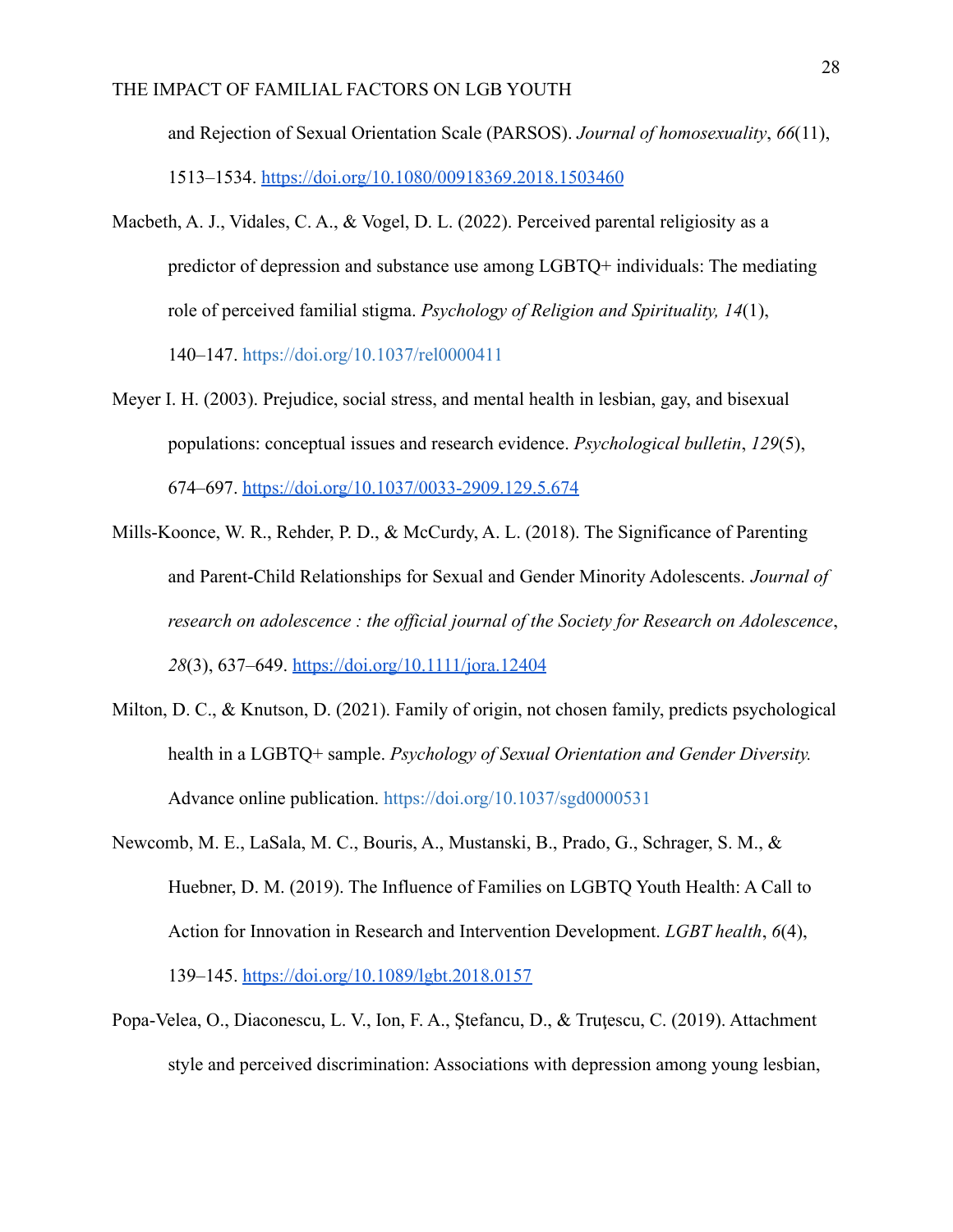gay, and bisexual Romanian adults. *Journal of Social and Personal Relationships, 36*(10), 3259–3272. [https://doi.org/10.1177/0265407518815775](https://psycnet.apa.org/doi/10.1177/0265407518815775)

- Prairie, T.M., Wrye, B., Bowman, A.S., Weatherby, N.L., & Thareja, G. (2019). Does Location of Practice or Religiosity Predict Negative Physician Attitudes or Beliefs Toward LGB+ Individuals? *Journal of Religion and Health, 58*, 2208 - 2218.
- Rosati, F., Pistella, J., Nappa, M. R., & Baiocco, R. (2020). The Coming-Out Process in Family, Social, and Religious Contexts Among Young, Middle, and Older Italian LGBQ+ Adults. *Frontiers in psychology*, *11*, 617217. <https://doi.org/10.3389/fpsyg.2020.617217>
- Rosenkrantz, D. E. (2018). Factors Impacting Parental Acceptance Of An LGBT Child. *Theses and Dissertations--Educational, School, and Counseling Psychology.* 69. [https://uknowledge.uky.edu/edp\\_etds/69](https://uknowledge.uky.edu/edp_etds/69)
- Rosenkrantz, D. E., Rostosky, S. S., Toland, M. D., & Dueber, D. M. (2020). Cognitive-affective and religious values associated with parental acceptance of an LGBT child. *Psychology of Sexual Orientation and Gender Diversity, 7*(1), 55–65.

[https://doi.org/10.1037/sgd0000355](https://psycnet.apa.org/doi/10.1037/sgd0000355)

- Russell, S. T., & Fish, J. N. (2016). Mental Health in Lesbian, Gay, Bisexual, and Transgender (LGBT) Youth. *Annual review of clinical psychology*, *12*, 465–487. <https://doi.org/10.1146/annurev-clinpsy-021815-093153>
- Ryan, C., Toomey, R. B., Diaz, R. M., & Russell, S. T. (2020). Parent-Initiated Sexual Orientation Change Efforts With LGBT Adolescents: Implications for Young Adult Mental Health and Adjustment. *Journal of homosexuality*, *67*(2), 159–173. <https://doi.org/10.1080/00918369.2018.1538407>